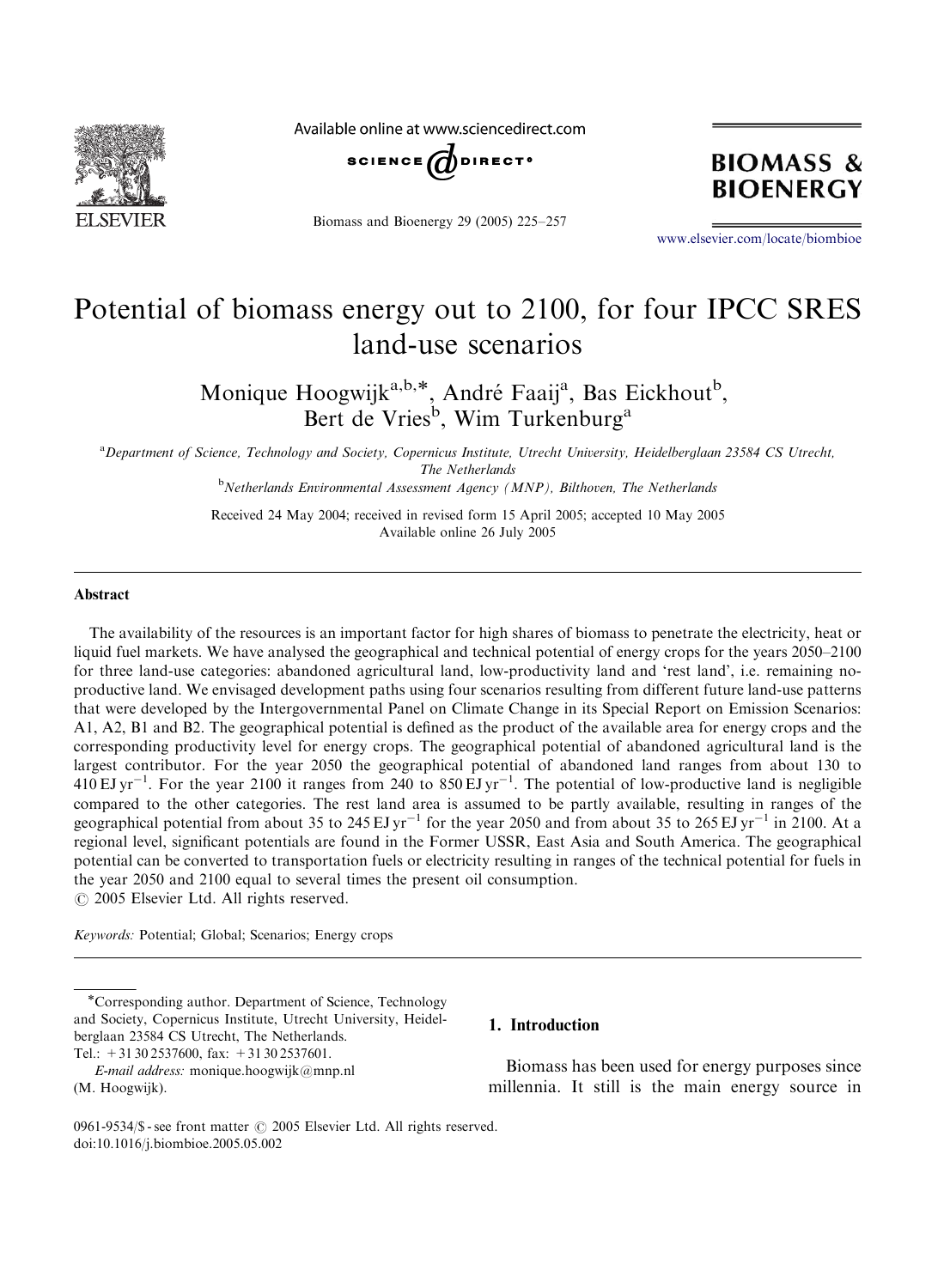a number of countries and regions (e.g. Bhutan 86%, Nepal 97%, Asia 16%, East Sahelian Africa  $81\%$  and Africa 39% [\[1–3\]](#page-30-0)). The main use of biomass energy in these countries is firewood for cooking and heating. Part of this traditional biomass use is considered to be not sustainable, as it may contribute to land degradation, sometimes even desertification. Furthermore, one of the major problems of traditional biomass use for heating and cooking is the negative impact on the indoor air quality [\[4\].](#page-30-0)

The modern use of biomass is distinguished from the traditional use of biomass energy by its conversion into high-quality energy carriers, like electricity and biomass liquid fuels for transportation. Examples of modern biomass use are: ethanol production in Brazil from sugarcane [\[5\]](#page-30-0), combined heat and power (CHP) district heating programs in Austria and Scandinavian countries [\[6\],](#page-30-0) and the co-combustion of biomass in conventional coal based power plants in the Netherlands [\[7\].](#page-30-0) Of the total consumed biomass energy in 1998, estimated at  $45 \pm 10 \text{ EJ yr}^{-1}$ , about  $7 \text{ EJ yr}^{-1}$  is considered modern biomass [\[6\]](#page-30-0).

Modern biomass energy is expected to gain share in the future energy market, because the production and conversion costs of biomass energy are expected to be reduced, the resources are widely available and because there is an expected increase in the demand for  $CO<sub>2</sub>$  neutral fuels. Various studies assume penetration levels of biomass in the future energy system in the order of  $10\%$  to about 50% of the total primary energy demand [\[8–16\]](#page-30-0). To what extent biomass will penetrate future energy markets depends on various aspects, e.g. the availability of the resources, the costs of primary biomass, the development of conversion technologies, the cost of converted biomass energy and implementation, social and/or institutional factors. Examples of the latter are installation constraints like license requirements, noxious smell and investment rates. Also of importance are the demand for energy carriers and the costs of other energy sources.

Previously, many biomass energy potential assessments have been conducted at a global scale (see [\[8\]](#page-30-0) for an overview). However, most studies are conducted at a high aggregation level, i.e. at

the level of regions. Except for the studies conducted by Fischer and Schrattenholzer [\[12\]](#page-31-0) and Sørensen [\[16\]](#page-31-0), the studies have not included spatial distribution of the biomass available for energy and are limited to primary biomass resources only. Furthermore, the studies are not always transparent in the procedure for calculating energy potential; they do not present insight into factors that are important for the potential. None of the studies have included a detailed link with the use of land for other activities like supply of food and timber, whereas this competition has a high influence on the potential to grow biomass for energy as was calculated by Hoogwijk et al. [\[17\]](#page-31-0). They have addressed these issues at a highly aggregated geographical scale (global). From their approach, it was concluded that the potential availability of primary biomass for energy is influenced by:

- 1. the demand for food as a function of population and diet consumed;
- 2. the food production system that can be adopted worldwide, taken into account the water and nutrient availability;
- 3. productivity of forest and energy crops;
- 4. (increased) use of bio-materials;
- 5. other competing options for land use like for nature development.

The potential assessment that integrates food demand and supply at a detailed geographical level can supply new insights in the spatial and time dynamics of the potential of biomass for energy.

The objective of this study is to assess the geographical and technical potential of biomass energy. The focus is on the geographical potential, which is assessed taking into account the use of land for other purposes, like production of food and timber. In this study, we conduct a global and regional geographical biomass energy potential assessment based on investigations at grid cell level  $(0.5^{\circ} \times 0.5^{\circ})$  integrated with the simulation of food, feed and timber demand and supply over time at grid cell level. To get a feeling for the order of magnitude, there are about 66 000 onshore cells at this resolution. At the equator, one grid cell covers an area of  $3025 \text{ km}^2$ . This assessment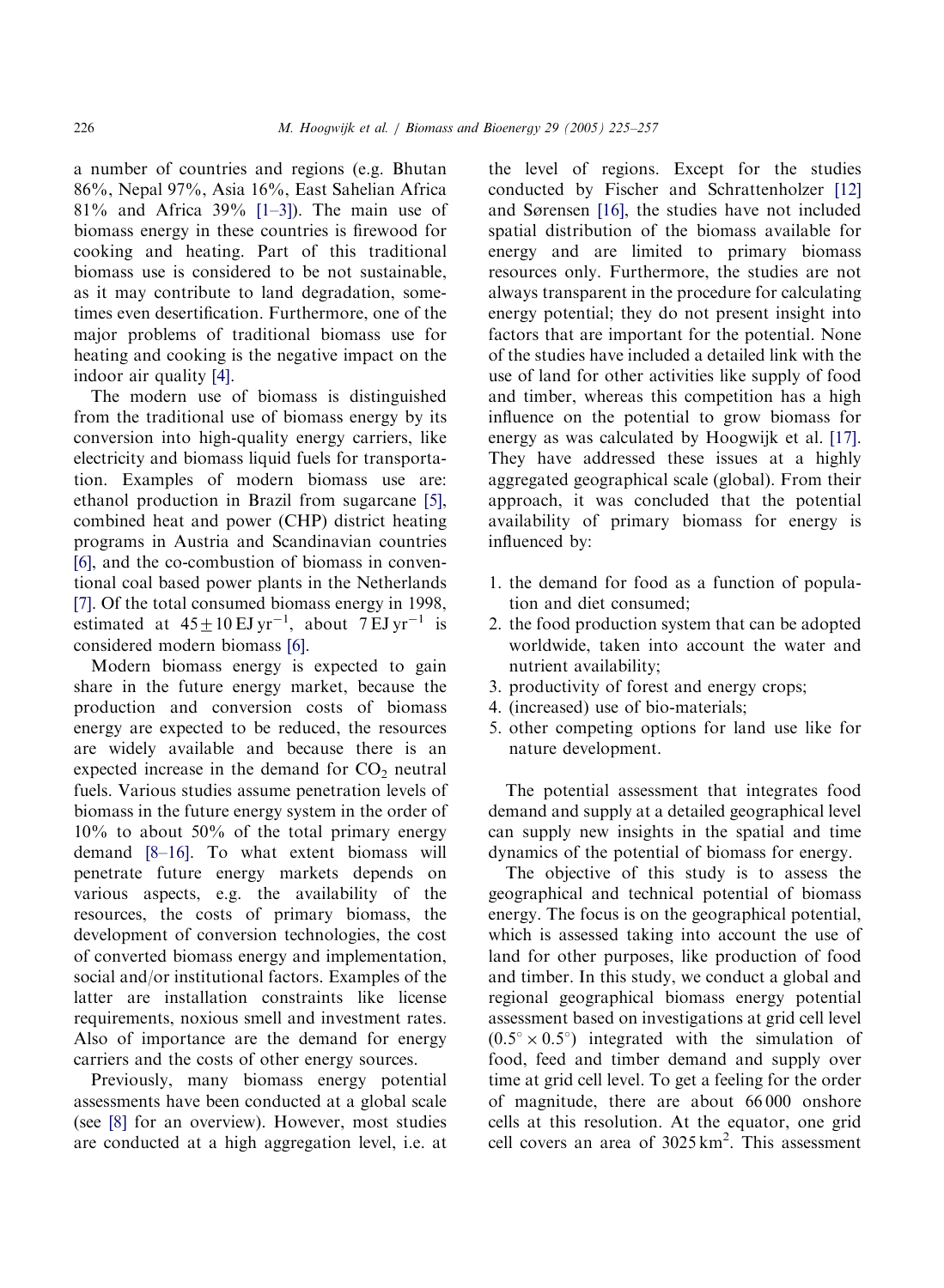includes various interactions between population dynamics, technology change and the land-use pattern. The simulation is conducted over time, using a timeframe to 2100. For the assessment of the technical potential, regional assumptions regarding the conversion efficiencies are made.

We use the integrated model to assess the global environment (IMAGE) 2.2 model as the main framework for our analysis. The IMAGE 2.1 model was used to develop the B1 marker scenario [\[18\]](#page-31-0) of the Special Report on Emission Scenarios (SRES) scenarios for the Intergovernmental Panel on Climate Change (IPCC) [\[13\]](#page-31-0). The IMAGE 2.2 model was used to implement all four main SRES scenarios with more focus on the land-use system than in the IPCC report. Results and methodology are published as a CDROM [\[19\]](#page-31-0). The geographical and technical potential of biomass for energy is assessed in the context of the IMAGE 2.2 implementation of the four SRES scenarios that differ regarding aspects like population, GDP, social behaviour (e.g. diet, rate of self-reliance) and technology change. Given the four SRES storylines, factors like demand and supply of food and forestry products can be quantified. This output is taken as input for the analysis of the potential of biomass for energy in this study.

We start with a description of the approach and the boundaries of this study (Section 2). In Section 3, the modelling framework and the scenarios that are used in the assessment are described. Section 4 describes the assessment of the land availability and crop productivity of energy crops. The results of the geographical potential are described in Section 5. In Section 6, the approach for the technical potential assessment is described and the results are given. The results are discussed, including a sensitivity analysis and a comparison with previous studies in Section 7. A summary and conclusions are presented in Section 8.

#### 2. Definitions and system boundaries

#### 2.1. Categories of potentials

We distinguish five categories of potentials using a similar division as the wind energy potential assessment study of the Utrecht University published in 1993 and 1994 [\[20,21\]](#page-31-0).

- The theoretical (available) potential at grid cell level  $(T_i)$ : The theoretically upper limit of primary biomass; i.e. the Net Primary Productivity of biomass produced at the total earth surface by the process of photosynthesis (EJ yr<sup>-1</sup>):  $T = A_i \sum_{i=1}^{n} PPP.$
- The geographical potential G: The theoretical potential at land area available for the production of biomass for energy  $(EJyr^{-1})$ . We determine a land-claim exclusion factor at grid cell level  $i(a)$  to estimate the area available for biomass production:  $G = T_i a_i$ .
- $\bullet$  The technical potential at grid cell level (Te<sub>r</sub>): The geographical potential reduced by losses due to the process of converting primary biomass to secondary energy carriers, defined by the conversion efficiency of the conversion technology (EJ yr<sup>-1</sup>):  $Te_i = G_i \eta_i$ .
- The economic potential: The technical potential that can be realised at profitable levels, depicted by a cost-supply curve of secondary biomass energy (EJ  $yr^{-1}$ ).
- The implementation potential: The maximum amount of the economic potential that can be implemented within a certain timeframe, taking (institutional) constraints and incentives into  $\text{account } (\text{EJ yr}^{-1}).$

The estimation of the theoretical potential of biomass energy is based on productivity assumptions for energy crops. The data required for the calculation are presented in Section 4 and results are presented in Section 5. The focus of this study is, however, on the geographical potential of primary biomass energy and on the technical potential of biomass for transportation fuels or electricity. The economic potential is assessed in a subsequent paper [\[22\].](#page-31-0)

#### 2.2. Description of primary biomass categories

We only consider terrestrial options to produce biomass. One can distinguish two main categories of primary biomass: residues, e.g. forest and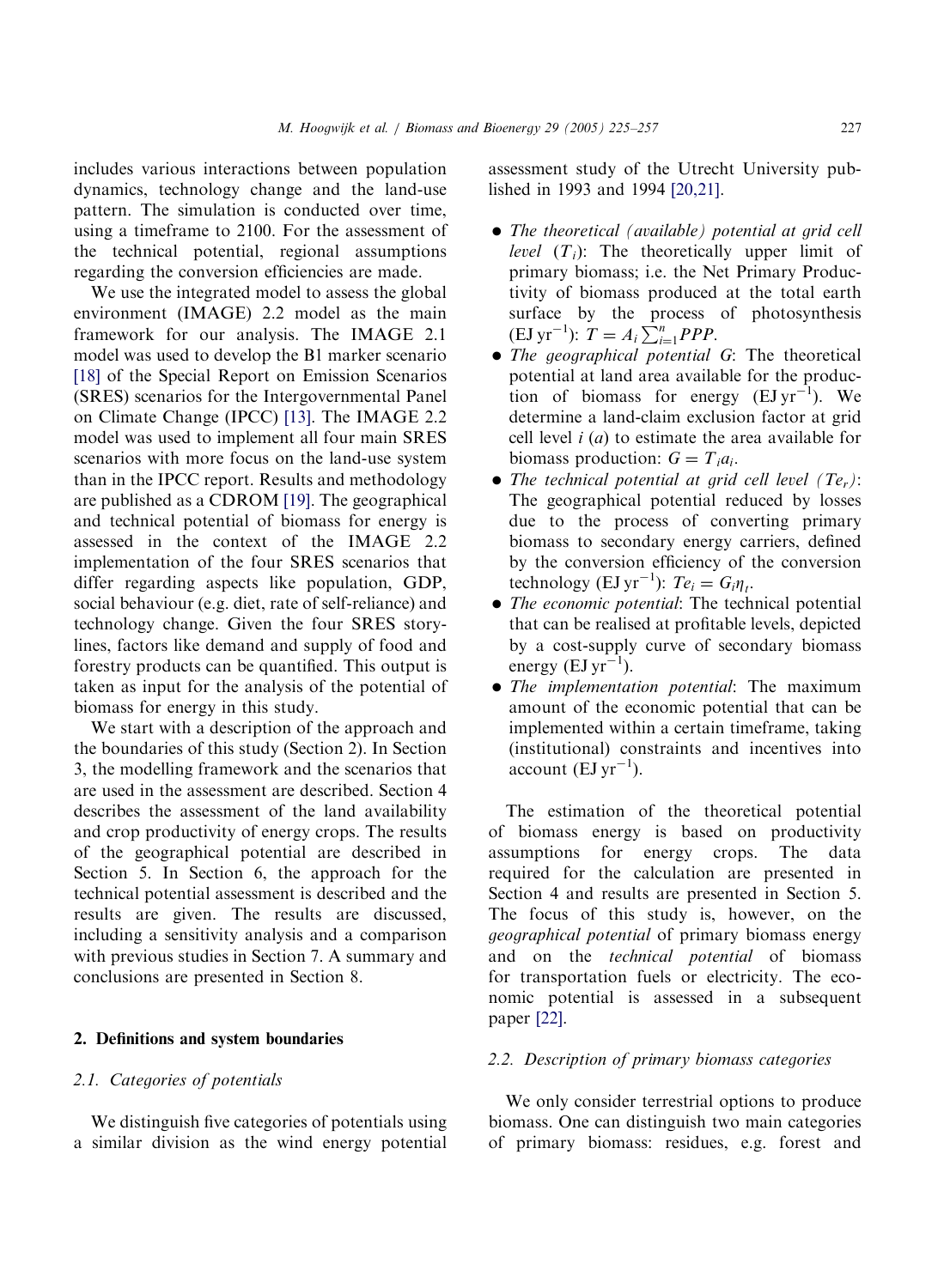<span id="page-3-0"></span>agricultural residues, and energy crops. The competition and synergism of various primary biomass sources are shown in Fig. 1. Residues or waste streams become available both at the point of harvesting and when processing food or forest crops (respectively, field and processing residues). The residues can for instance be used for fibres, fodder and fertiliser (see Fig. 1). Residue flows can also be used for energy. The final type of residues (waste) becomes available after a delay. This can be several months, and also years. Examples of biomass from dedicated energy plantations are short-rotation wood (e.g. willow, poplar or eucalyptus), sugar- or starch-containing crops (e.g. sugarcane or maize) or herbaceous grass (e.g. switchgrass or miscanthus).

## 2.3. Restriction to woody energy crops

From Fig. 1 we have seen the complexity of the competition and synergies among the various types of biomass energy sources. Including all types of sources would require a comprehensive dynamic model that simulates the food and forest demand and supply integrated with the simulation of the demand and supply of alternative applications for the produced biomass, e.g. materials, fertilisers and fodder. The IMAGE 2.2 model does not simulate material or fodder flows in such comprehensive way that synergism and competition can be studied. Models that focus more on the interaction between material flows and biomass for energy have been published by Fujino et al.



Fig. 1. Overview of various present types of biomass flows and the global land surface, based on [\[28,65\].](#page-31-0) The black arrows indicate the main product flows, whereas the dotted lines show potential non-energy applications of various residue categories. The thick grey arrows represent the potential energetic use of the resources (1, energy crops; 2, agricultural residues; 3, forest residues; 4, food processing residues; 5, animal manure; 6, material processing residues; 7, food consumption waste; 8, non-food consumption waste).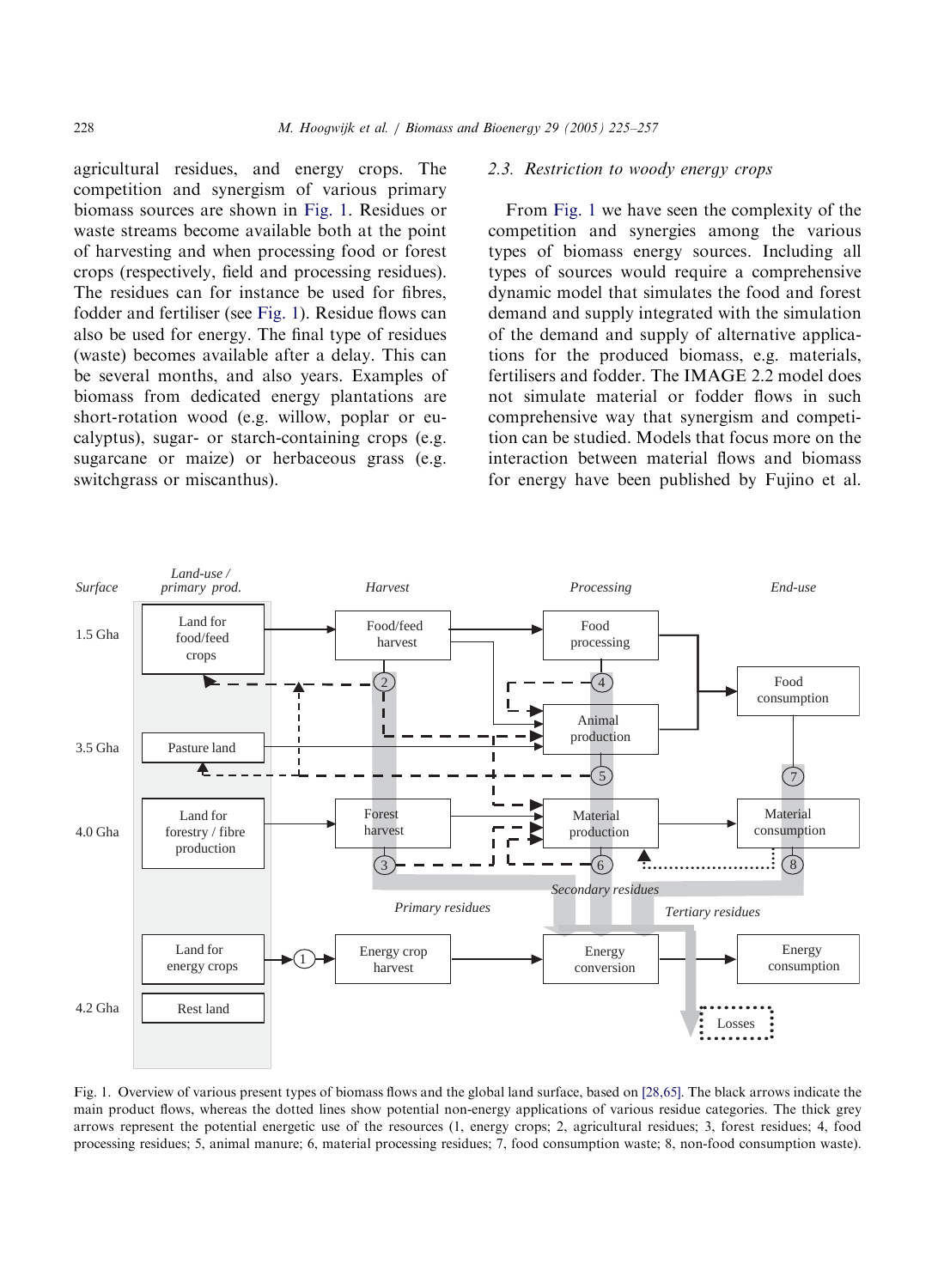[\[23\],](#page-31-0) Gielen et al. [\[24\]](#page-31-0) and Yamamoto et al. [\[25\]](#page-31-0). However, these models do not include the full dynamics of land-use integrated with food and timber demand and supply spatially explicit. Therefore, the available land for energy crop potential cannot be computed (dynamically) in relation to food and forestry demand and supply over time with the use of these models. Results of assessments of the potential of residues are shown in Table 1. Compared to traditional biomass energy use, the potential of residues is in the same order or considerably higher.

Here, we focus in more detail on the geographical potential of energy crops. A focus on energy crops is considered sensible as previous studies have concluded that the geographical potential from the residues flows is in most of the timeframe (significantly) lower than the geographical potential of the energy crops, e.g. [\[11,14,25,26\]](#page-30-0). Energy crops are further divided in three categories: energy crop at abandoned agricultural land, lowproductive land and at 'rest land', specified in more detail in Section 3.3.

We restrict ourselves to one energy crop category (see [Fig. 1](#page-3-0)): woody biomass grown in short rotations. First of all, this is due to the fact that there is plentiful experience with shortrotation forestry for the pulp and paper industry. Furthermore, woody biomass can be converted into all types of secondary energy carriers.

Although we use woody crops to investigate the geographical potential of energy plantations at a global scale, we acknowledge that in tropical regions higher productivity levels can be expected when herbaceous crops are used [\[27\]](#page-31-0). The species of energy crop is not specified further in this study. It is assumed that mostly indigenous crops are used. Within the IMAGE 2.2 model productivity of energy crops is parameterised in a generic way, by assuming optimal photosynthesis efficiency (e.g. optimal water use efficiency) at grid cell level. For moderate climates a typical crop is probably willow or poplar. In more tropical climates, eucalyptus is often the most suitable perennial woody biomass crop.

## 2.4. Restriction of conversion technologies

Biomass can be converted to a number of secondary energy carriers (electricity, gaseous, liquid and solid fuels and heat) using a wide range of conversion routes. Here we focus on conversion to electricity and liquid transportation fuels, as these are large-scale options that can be considered in a generic manner. The conversion routes to fuels and electricity can be distinguished in thermal, chemical and biochemical conversion routes (see for an overview of present technologies, e.g. [\[6,28\]\)](#page-30-0). For the future, gasification of biomass in combination with power generation using

Table 1

Estimates from the literature on the global (geographical) potential of biomass residues for energy

|                     |                                |                                                       |               | ັ           |      |  |  |  |  |  |  |
|---------------------|--------------------------------|-------------------------------------------------------|---------------|-------------|------|--|--|--|--|--|--|
| Source              | Types of residues <sup>a</sup> | Biomass residue potentially available (EJ $yr^{-1}$ ) |               |             |      |  |  |  |  |  |  |
|                     |                                | Year                                                  |               |             |      |  |  |  |  |  |  |
|                     |                                | 1990                                                  | $2020 - 2030$ | 2050        | 2100 |  |  |  |  |  |  |
| $[27]$              | CR, AR                         |                                                       | 31            |             |      |  |  |  |  |  |  |
| [14]                | FR, CR, AR, MSW                |                                                       | 30            | 38          | 46   |  |  |  |  |  |  |
| $[26]$              | FR, MSW                        |                                                       | 90            |             |      |  |  |  |  |  |  |
| $[67]$              |                                |                                                       |               |             | 272  |  |  |  |  |  |  |
| $[12]$              | FR, CR, AR, MSW                |                                                       |               | $217 - 245$ |      |  |  |  |  |  |  |
| $[23]$              |                                | 88                                                    |               |             |      |  |  |  |  |  |  |
| $[11]$ <sup>b</sup> | FR, CR, AR, MSW                |                                                       | 62            | 78          |      |  |  |  |  |  |  |
| $[63]$              | FR, CR, AR                     |                                                       | 87            |             |      |  |  |  |  |  |  |

<sup>a</sup>FR, forest residues; CR, crop residues; AR, animal residues; MSW, municipal solid waste.

<sup>b</sup>These studies rather estimated the potential contribution, instead of the potential available.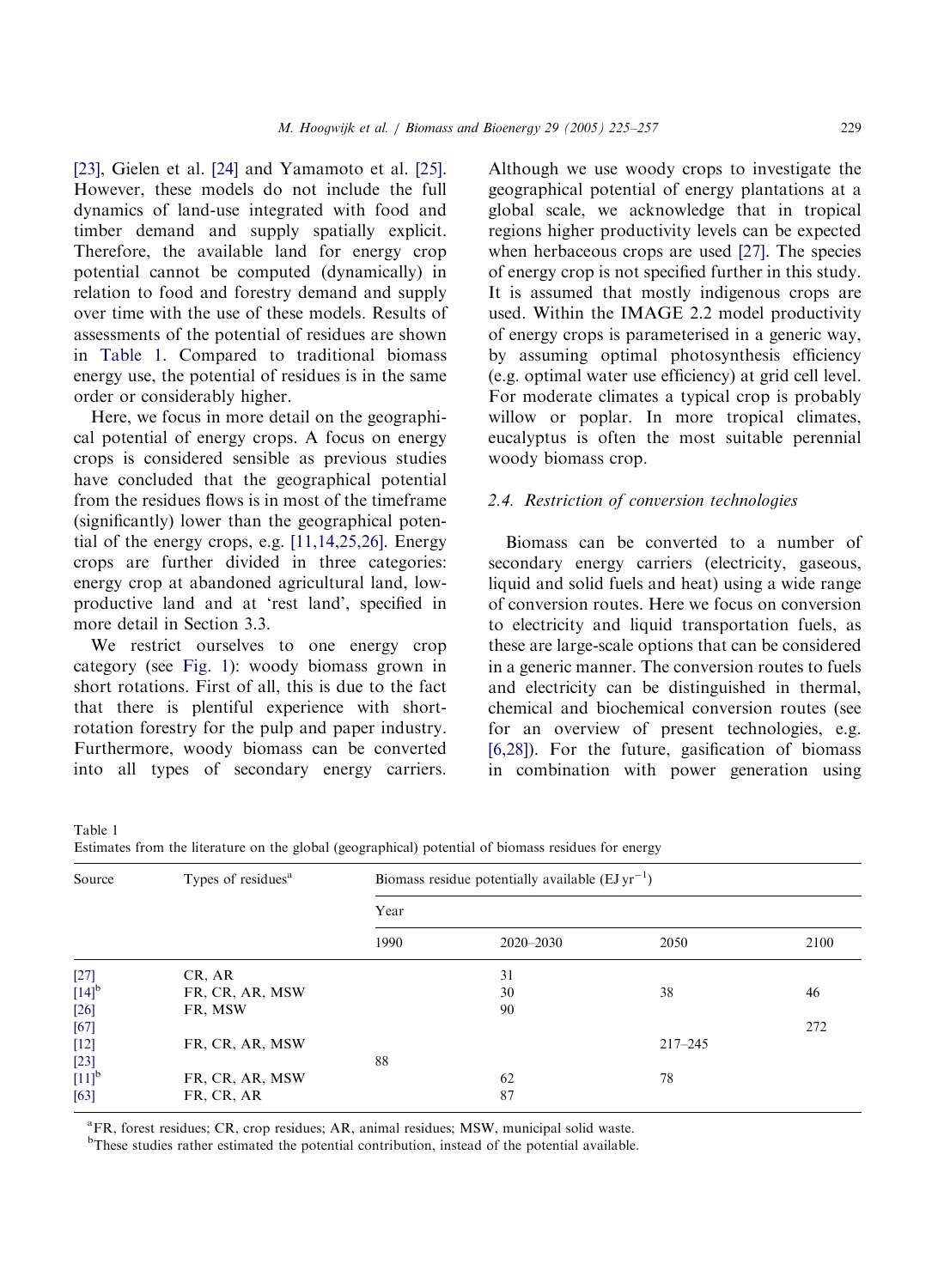<span id="page-5-0"></span>combined cycle is expected to reach high efficiency levels and lower electricity production cost and is included in this study [\[6,29,30\]](#page-30-0). Transportation fuels from biomass are at present mainly derived from sugar- or starch-containing crops (e.g. ethanol from sugar cane or maize) [\[5\]](#page-30-0). From lignocellulosic crops, advanced technologies are the conversion via gasification to methanol and hydrogen, the conversion to ethanol using a hydrolysis and fermentation step and the conversion to long-chain hydrocarbon fuel as Fischer–Tropsch [\[30–32\].](#page-31-0) In this study, we simulate the advanced fuel conversion technologies generally taking data that apply both for Fischer– Tropsch and ethanol. These conversion technologies are presently not commercially available, however, for the long term  $(\sim 2050)$ , the chosen technologies are considered interesting according to their projected technology and cost developments [\[6,30,32–34\].](#page-30-0)

## 3. Methodology, framework, scenarios and main assumptions

The geographical potential  $(G_i)$  is defined as the amount of primary biomass that can be produced for energy purposes at available land areas. The available land is land remaining after satisfying regular demand for food and forestry products, corrected for biodiversity losses, for nature development and land required for animal grazing or physically not suitable for energy crops. The available area is distinguished in three categories (see Section 3.3). The latter competing land-use options are included in the land-claim exclusion factor  $(a_i)$ . The geographical potential of biomass from energy crops can be expressed as (see also Fig. 2)

$$
G_i = \sum_{i=1}^{n} A_i a_i Y_i M F.
$$
 (1)



Fig. 2. Key elements for the assessment of the geographical and technical potential of energy crops using the IMAGE 2.2 model.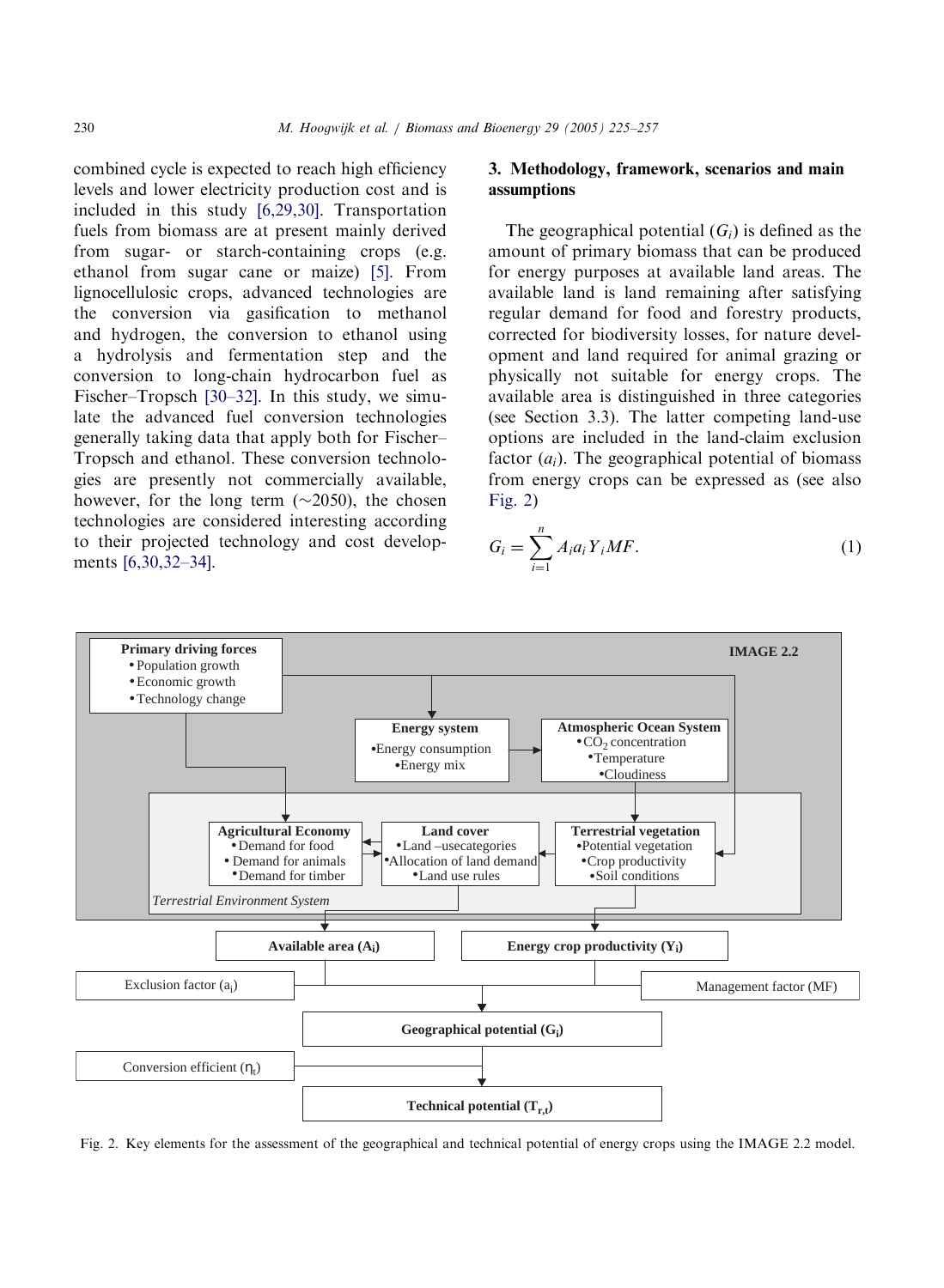In which  $G_i$  is the geographical potential of biomass from energy crops in grid cell  $i$  (EJ yr<sup>-1</sup>);  $A_i$  is the area in grid cell i (km<sup>2</sup>);  $a_i$  is the landclaim exclusion factor for energy crop production in grid cell  $i$  (–) which accounts for the competing land-use options;  $Y_i$  the harvested rainfed yield of energy crops in grid cell *i* (GJ ha<sup>-1</sup> yr<sup>-1</sup>) and MF is the management factor representing the development of the management and technology (–). This MF is similarly defined as the MF for food crops used in the Land-Cover model of IMAGE 2.2.

[Fig. 2](#page-5-0) indicates the approach to assess the geographical potential. The role of the IMAGE 2.2 model [\[19,35\]](#page-31-0) is explicitly illustrated in [Fig. 2](#page-5-0). The IMAGE 2.2 model is run to generate land-use patterns that apply for forestry demand and food demand over time. The available land for energy crops is derived from this run. Furthermore, the productivity of energy crops is simulated in the IMAGE 2.2 model. These two outcomes are combined outside the framework of the IMAGE 2.2 model to estimate the geographical and technical potential of biomass energy (see [Fig. 2\)](#page-5-0). The IMAGE 2.2 model, the SRES scenarios, the land-claim exclusion factor and the MF for energy crops are described below. The assumed efficiency for the assessment of the technical potential is given in Section 6.

## 3.1. The IMAGE 2.2 model: the terrestrial environment system

The objective of IMAGE 2.2 is to explore the long-term dynamics of global environmental change. The model consists of several linked modules. Within IMAGE 2.2 the world is divided in 17 regions: Canada, USA, Central America, South America, Northern Africa, Western Africa, Eastern Africa, Southern Africa, OECD Europe, Eastern Europe, Former USSR, Middle East, South Asia, East Asia, South East Asia, Oceania and Japan. As main driving forces economic and demographic trends for the 17 regions are used. Regional energy consumption, conversion of energy technological improvements, energy efficiency improvements, fuel substitution, supply and trade of fossil fuels and renewable and nuclear energy technologies determine energy production, energy

use and emissions of greenhouse gases (GHGs), ozone precursors and sulphur. Ecosystem, crop and land-use modules are used to compute land use on the basis of regional consumption, production and trading of food, animal feed, fodder, grass and timber, and local climatic and soil properties. GHG emissions from land-use change, natural ecosystems and agricultural production systems and the exchange of  $CO<sub>2</sub>$  between terrestrial ecosystems and the atmosphere are simulated. The atmospheric and ocean models calculate changes in atmospheric composition by employing the emissions and by taking oceanic  $CO<sub>2</sub>$  uptake and atmospheric chemistry into consideration. Subsequently, changes in climatic properties are computed by resolving oceanic heat transport and changes in radiative forcing due to changing concentration of GHGs and aerosols. The impact models involve specific models for sealevel rise and land degradation risk and make use of specific features of the ecosystem and crop modules to depict impacts on vegetation.

Simulations by the IMAGE 2.2 model are conducted for the time frame 1970–2100. Historical figures (1971–1995) are used to calibrate the model. The model runs at a geographical grid cell level of  $0.5^{\circ} \times 0.5^{\circ}$ , longitude, latitude. A detailed description of the IMAGE 2.2 model can be found in [\[19,35\]](#page-31-0).

In this study, we use the terrestrial system of IMAGE 2.2 [\[35,36\]](#page-31-0) that deals with the demand and production of land-use products like food and forestry products. The terrestrial environment system (TES) is included in [Fig. 2](#page-5-0) and consists of three parts: the Agricultural Economy model, the Terrestrial Vegetation model and the Land-Cover model. The Land-Cover model of IMAGE 2.2 simulates changes in land cover on a terrestrial grid  $(0.5^{\circ} \times 0.5^{\circ})$  until regional demands for land use are satisfied. The main input to the Land-Cover model comes from the Agricultural Economy model and the Terrestrial Vegetation model.

The Terrestrial Vegetation part simulates the consequences of changes in atmospheric  $CO<sub>2</sub>$ concentrations and climate on natural vegetation patterns, on the terrestrial carbon cycle, and most importantly on the crop productivity influencing the land-cover pattern. The productivities for 12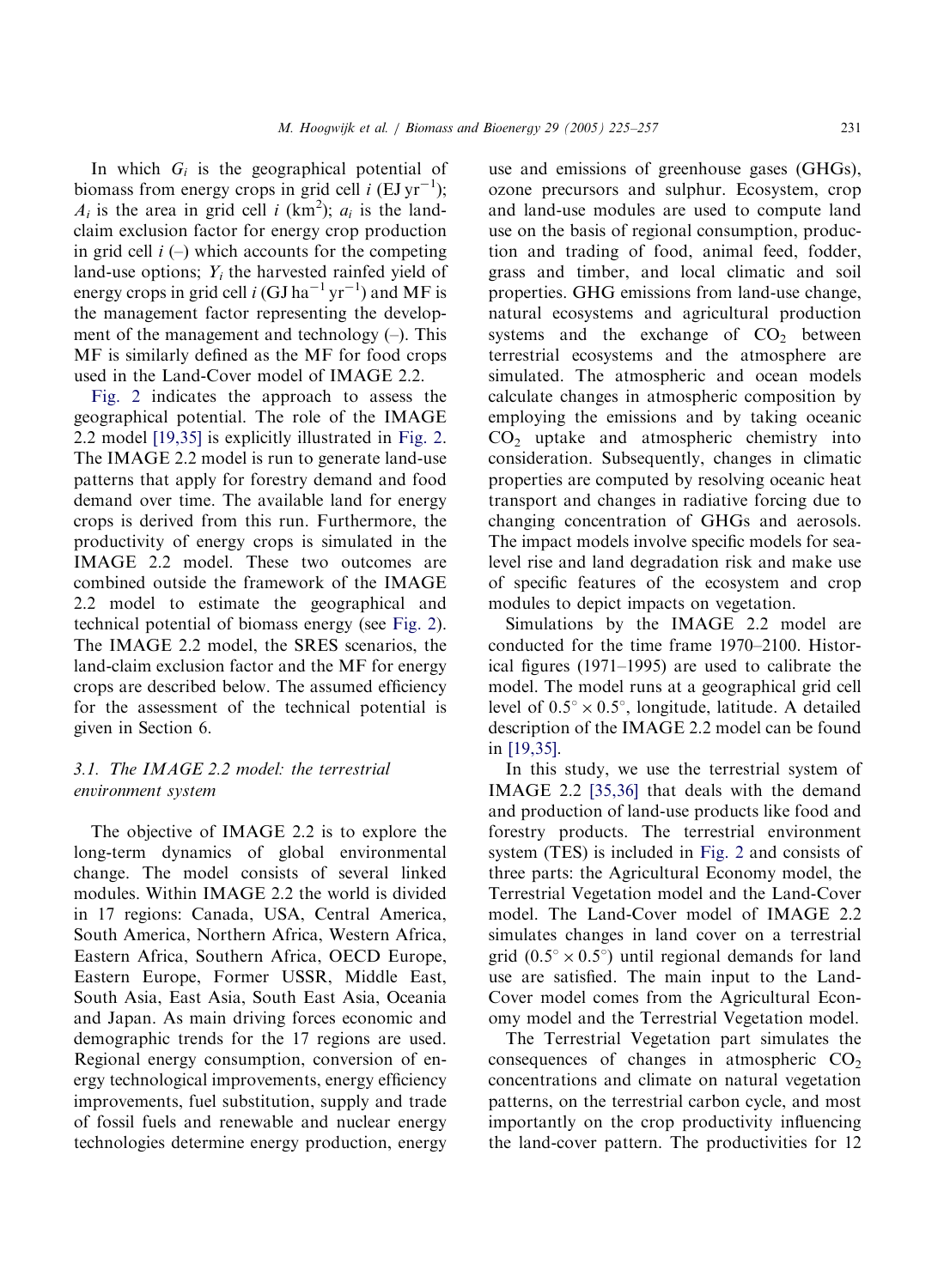<span id="page-7-0"></span>food crops are calculated in the crop growth model of IMAGE 2.2 as presented in Fig. 3. The crop production model [\[37\]](#page-31-0) is based on the FAO Agro-Ecological Zones Approach [\[38\].](#page-31-0) This model calculates 'constraint-free rainfed crop yields' accounting for local climate and light attenuation by the canopy of the crop considered. The climaterelated crop yields are adjusted for grid-specific conditions by a soil factor with values ranging from 0.1 to 1.0. This soil factor takes into account three soil quality indicators: (1) nutrient retention and availability; (2) level of salinity, alkalinity and toxicity; and (3) rooting conditions for plants. The crop growth model is calibrated using historical productivity figures.

The Land-Cover part simulates the spatial changes in land-cover transformation by reconciling the demands for land-use products (from the Agricultural Economy part) with the potential of land (from the Terrestrial Vegetation part). It differentiates 19 land-cover types and allocates these land-cover types over the global terrestrial surface. The land-use types distinguished in the IMAGE 2.2 model are: Agricultural land; Extensive grassland; Tundra; Temperate deciduous forest; Savannah; Wooded tundra; Warm mixed forest; Tropical woodland; Boreal forest; Grassland and steppe; Tropical forest; Cool coniferous forest; Hot desert; Temperate mixed forest; Scrubland; Ice; Regrowth forest (abandoning); Regrowth forest (timber). A key aspect of the Land-Cover model is that it uses a crop- and regionally specific MF to represent the gap between the theoretically feasible crop yields simulated by the Terrestrial Vegetation model, and the actual crop yield which is limited by less than optimal management practices, technology and know-how. If nutrients are applied optimally, there is sufficient weeding at the plantation and the harvest is optimal, the MF reaches a value of 1. Irrigation, improvement in the harvest index (see Fig. 3) and biotechnological developments can increase the MF further to values above 1. Regional MFs are used to calibrate the model to



Fig. 3. Schematic representation of the simulation of land productivity within the IMAGE 2.2 model, based on [\[37\].](#page-31-0)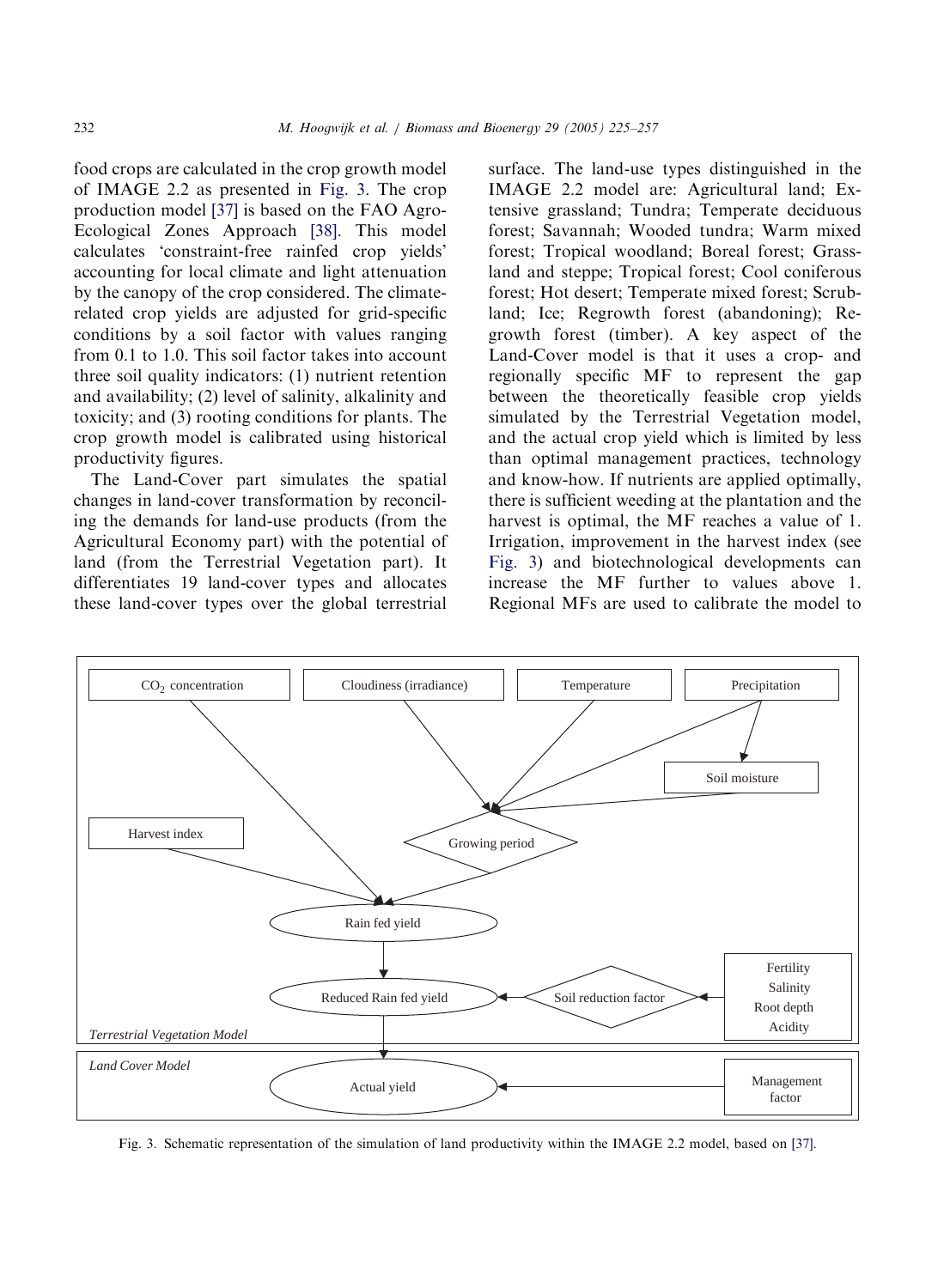regional estimates of crop yields and land cover for the period 1970–1995 from FAO [\[39\]](#page-31-0). For years after 1995 the MF is a scenario variable.

The allocation of land-use types is done at grid cell level. Among these land-cover types are agricultural land and forest areas. Land-use transformations are in reality influenced by social, physical and economic forces. These forces are too complex to be integrated in a dynamic way in the IMAGE 2.2 model. As a proxy, the allocation of land-use types in the IMAGE 2.2 model is based on several criteria or logical rules. These are considered as simplifications of the complexity of the real forces that can be encountered due to the demand and supply of land. The Land-Cover model explicitly deals with four land-cover transitions:

- 1. natural vegetation to agricultural land (either cropland or pasture) because of the need for additional agricultural land;
- 2. agricultural land to other land-cover types because of the abandonment or unsuitability (under climate change) of agricultural land;
- 3. forests to 'regrowth forests' because of timber and fuelwood extraction;
- 4. one type of natural vegetation to another because of climate change and/or increased water use efficiency.

The food or feed crops are allocated to grid cells of the type agricultural land. In each grid cell, various types of crops can be allocated, with preference to the productivity levels. The specific crops are allocated within the agricultural cell according to their crop productivity [\[35\]](#page-31-0). The Land-Cover model results in land-cover allocation of all 19 land-cover types at grid cell level.

# 3.2. The quantification of the SRES scenarios of the IPCC

The assessment of the geographical potential of biomass for energy is conducted within the context of four different storylines for the development of the society. We have chosen to use four storylines published by the IPCC in the SRES [\[13\]](#page-31-0) as implemented with the IMAGE 2.2 model [\[19\]](#page-31-0).

The storylines describe different social, economic, technological, environmental and policy developments. Basically the four storylines are constructed along two dimensions, i.e. the degree of globalisation versus regionalisation, and the degree of orientation on material versus social and ecological values (see [Fig. 4\)](#page-9-0). The four scenarios do not have a particular order and are listed alphabetically and numerically, i.e. A1, A2, B1 and B2. We use the parameters of the A1b scenario (see [\[13\]\)](#page-31-0). [Fig. 4](#page-9-0) shows the most important assumptions regarding food demand and supply made in each scenario.

In [Fig. 5,](#page-10-0) the demand for food over time on a daily per capita basis used in the SRES scenarios is compared with figures from other sources [\[19,40–44\].](#page-31-0) The values found in these literature sources range widely, up to 35%. The variation between the scenarios is less significant, about 6%. Food intake assumed in our scenarios does not exceed the boundary levels found in the literature. This intake is assumed to increase about 20% (A2) to 28% (B1 and A1) over the 100-year period.

# 3.3. Land availability  $(A_i)$ : different categories of land for energy plantations

At present many short-rotation energy forestry projects are—or are expected to be—implemented on land not required (anymore) for food. This can be degraded land or abandoned agricultural land [\[45–48\].](#page-32-0) Furthermore, there are assessments of short-rotation forestry on savannah land [\[49\].](#page-32-0) In this study, we distinguish three categories of land available for energy plantations: (1) abandoned agricultural land; (2) low-productive land and (3) 'rest land' which is the remaining area further corrected for the grassland area, the forest land, the urban area and the bioreserves. This 'rest land' includes mainly savannah, shrubland and grassland/steppe. These categories are based on the assumption that the production of energy crops should not effect food and forestry production, nature reserves or biodiversity and animal grazing. Furthermore, tundra area is excluded as it is considered to be unsuitable for energy crop production. Dessert areas are not excluded, however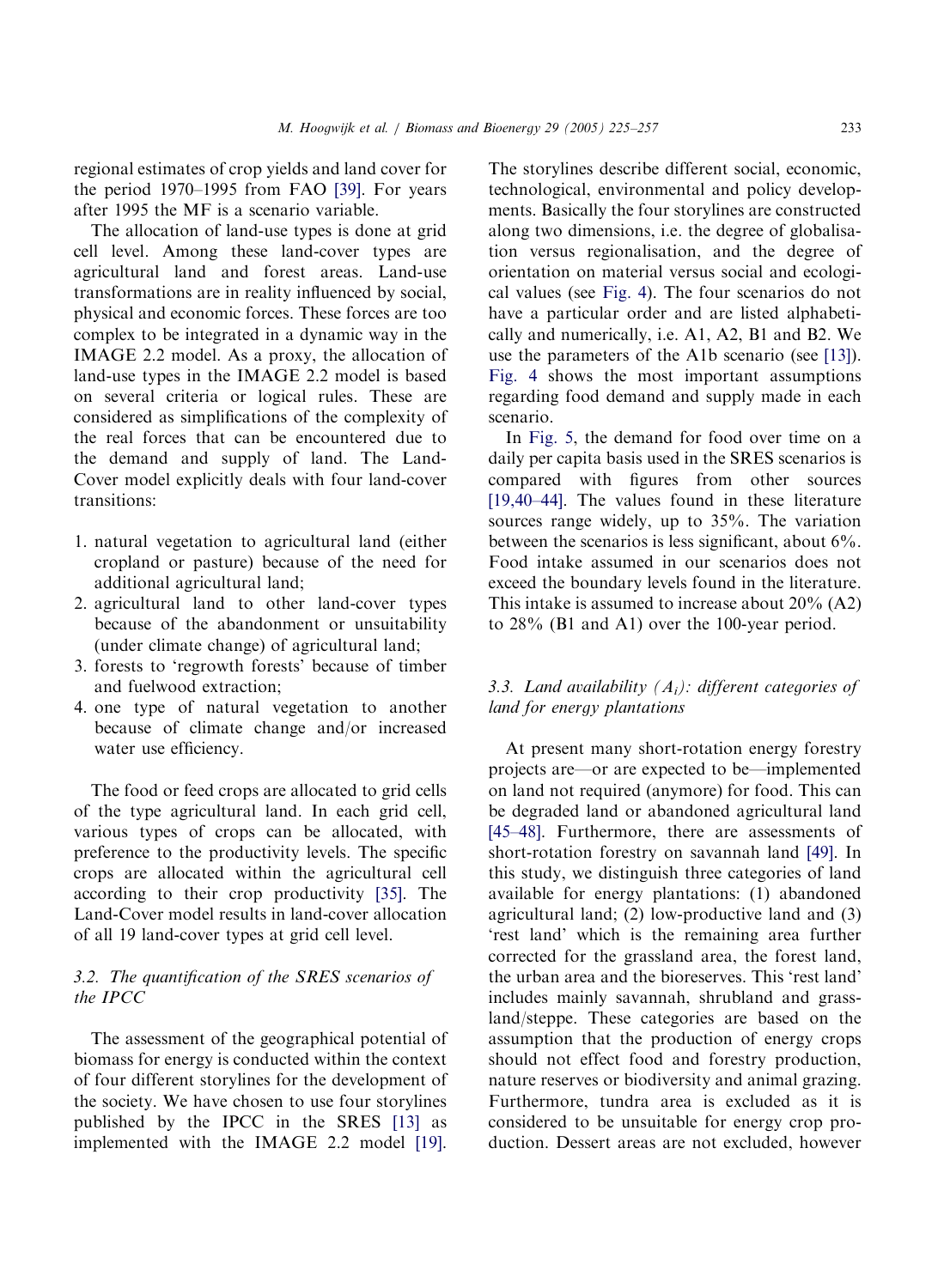<span id="page-9-0"></span>

| Food trade: maximal                             |                                                | (A1)         | Food trade: low                           |                                                |                                                | (A2)                     |  |  |  |
|-------------------------------------------------|------------------------------------------------|--------------|-------------------------------------------|------------------------------------------------|------------------------------------------------|--------------------------|--|--|--|
| Consumption of meat: high                       |                                                |              | Consumption of meat: high                 |                                                |                                                |                          |  |  |  |
| Technology development: high                    |                                                |              | Technology development: low               |                                                |                                                |                          |  |  |  |
| Average management factor for food crops: 2050: |                                                | 0.82         | Average management factor for food crops: |                                                | 2050:                                          | 0.78                     |  |  |  |
| Fertilisation of food crops: very high          | 2100:                                          | 0.89         | Fertilisation of food crops: high         |                                                | 2100:                                          | 0.86                     |  |  |  |
| Crop intensity growth: high                     |                                                |              | Crop intensity growth: low                |                                                |                                                |                          |  |  |  |
| Population:                                     | 2050:<br>8.7 billion<br>2100:<br>7.1 billion   |              | Population:                               | 2050:<br>11.3 billion<br>2100:<br>15.1 billion |                                                |                          |  |  |  |
| GDP:                                            | 2100: 529 trillion $\}_{95}$ y <sup>-1</sup>   |              | GDP:                                      | 2100: 243 trillion $\$_{95}$ y <sup>-1</sup>   |                                                |                          |  |  |  |
| <b>Global oriented</b>                          |                                                |              |                                           |                                                |                                                | <b>Regional oriented</b> |  |  |  |
| Food trade: high                                |                                                | (B1)         | Food trade: very low                      |                                                |                                                | (B2)                     |  |  |  |
| Consumption of meat: low                        |                                                |              | Consumption of meat: low                  |                                                |                                                |                          |  |  |  |
| Technology development: high                    |                                                |              | Technology development: low               |                                                |                                                |                          |  |  |  |
| Average management factor for food crops:       | 2050:<br>2100:                                 | 0.82<br>0.89 | Average management factor for food crops: | 2050:<br>2100:                                 | 0.78<br>0.89                                   |                          |  |  |  |
| Fertilisation of food crops: low                |                                                |              | Fertilisation of food crops: low          |                                                |                                                |                          |  |  |  |
| Crop intensity growth: high                     |                                                |              | Crop intensity growth: low                |                                                |                                                |                          |  |  |  |
| Population:                                     | 2050:<br>8.7 billion<br>2100:<br>7.1 billion   |              | Population:                               | 9.4 billion<br>2050:<br>2100: 10.4 billion     |                                                |                          |  |  |  |
| GDP:                                            | 328 trillion $S_{95}$ y <sup>-1</sup><br>2100: |              | <b>GDP</b>                                | 2100:                                          | 235trillion $\mathcal{S}_{95}$ y <sup>-1</sup> |                          |  |  |  |
|                                                 |                                                |              | <b>Environment/Social</b>                 |                                                |                                                |                          |  |  |  |

#### **Material/ economic**  $\mathbf{r}$

Fig. 4. Assumptions related to food demand and supply for the four scenarios considered in this study.

as land productivity is about zero, it is not visible in the overall outcomes.

To determine the geographical potential, IM-AGE 2.2 is first run over time for the four SRES scenarios. In these runs, the demand and production of food and forestry products are determined (see also [Fig. 2](#page-5-0)). The land available per category described above is taken from this run:

(1) If within a scenario a grid cell is converted from agricultural land to natural vegetation in IMAGE 2.2—agricultural land is abandoned—it is labelled 'abandoned' and assumed to be excluded from food production. This amount is added to a pool of abandoned agricultural land area for the rest of the timeframe (2100). Agricultural land can be abandoned because of surplus cropland or because of a decrease in suitability of the soil due to climate change.

- (2) We have assumed that low-productive areas have a productivity of energy crops below  $3$  t ha<sup>-1</sup> yr<sup>-1</sup>; about 5% of the maximum yield.<sup>1</sup> Before we include the area, we check if this area is not used for agricultural land in the IMAGE 2.2 model.
- (3) The final category is the area 'rest land' which includes the remaining land, excluding forest areas, bioreserves tundra and agricultural land.

<sup>&</sup>lt;sup>1</sup>The maximum yield of woody biomass is set in IMAGE 2.2 at  $55.8 \text{ tha}^{-1} \text{yr}^{-1}$  based on optimal photosynthesis and respiration of the crop.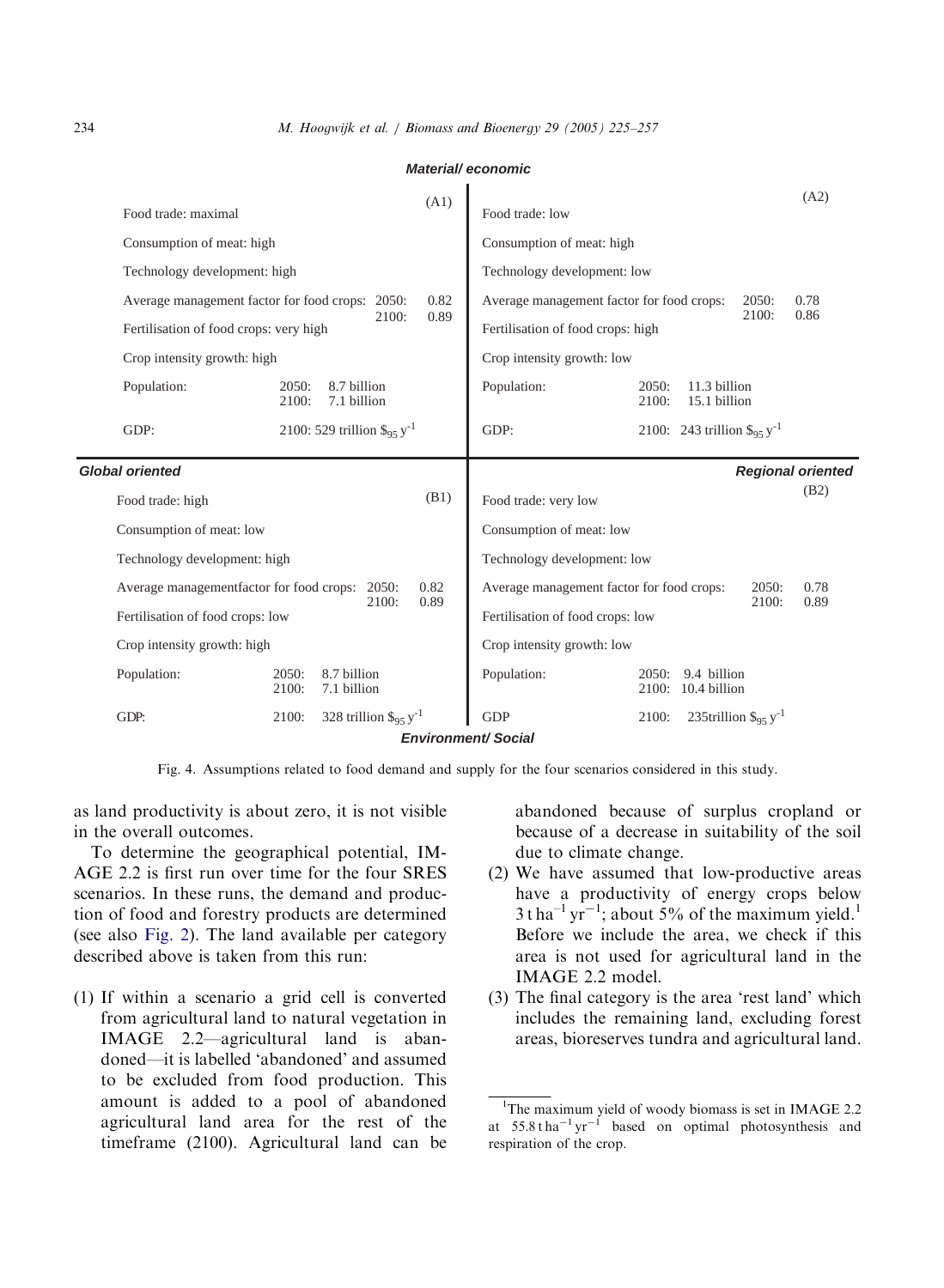<span id="page-10-0"></span>

Fig. 5. Estimates of the daily caloric food intake per capita over time used in this study compared with values suggested in the literature.

#### 3.4. The land-claim exclusion factor

Another factor determining the geographical potential, next to land availability is the land-claim exclusion factor  $(a_i$  in Eq. (1)). This factor indicates the percentage of land not available for biomass energy production. It is difficult to quantify the exclusion factor, as the empirical basis for various competing land-use options is weak, in addition these factors are judged differently for the four scenarios. We have chosen to correct for the claims for which quantification was found in literature. We exclude land-use claims for (a) nature development and (b) urbanisation; we introduce land-use specific exclusion factors as a reduction factor for (c) cattle grazing on extensive grassland. Furthermore, (d) we correct for remaining factors that are valid at rest land, like biodiversity and water resource distortion, losses of areas for nomads, etc. The consequences of this factor are addressed in the discussion.

#### 3.4.1. Nature development

At present, the amount of protected areas worldwide is almost 10% of the global terrestrial area [\[50,51\]](#page-32-0). The nature reserves included in the

IMAGE 2.2 model amount 6% of the global terrestrial land area. There are initiatives to extend the protected areas, e.g. via the establishment of a global network of protected areas. This would link various isolated areas to improve the vitality of the ecosystem [\[50\]](#page-32-0). At a global level the area required for nature conservation is assessed to be in the range of 10–20% of the world's land area [\[52\]](#page-32-0). This means an increase of 0–10% compared to the present protected areas and an increase of about 5–15% compared to the values included in the IMAGE model at 6%. We assume 5% for the more economically oriented scenarios (A1 and A2) and 15% for the more ecologically oriented scenarios (B1 and B2). It is furthermore assumed that nature development occurs on each land-use category.

#### 3.4.2. Urbanisation

The built environment is at present about 2% of the global land area. Future increases are expected because of urbanisation and population growth [\[53\]](#page-32-0). The built environment has been simulated in the Global Environmental Outlook [\[54\]](#page-32-0). Results show figures of the built environment in the year 2030 ranging between 3% and 4% of the world's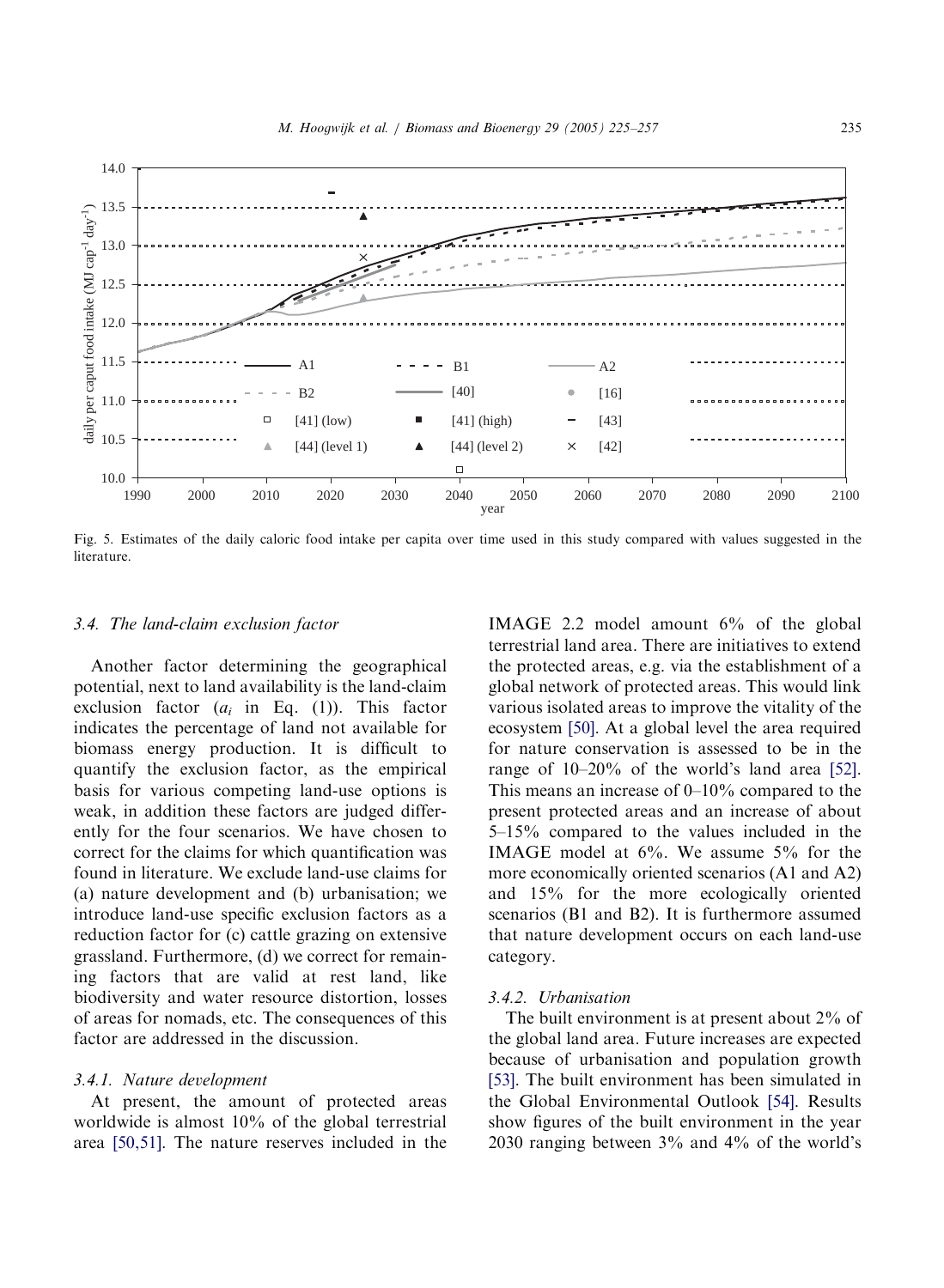land area, with the highest levels in the developing regions [\[54\].](#page-32-0) We use these data from the Global Environmental Outlook at a regional level and assume a change of the built environment as a linear function of the population growth at a regional scale. Urban areas are assumed to be established at the land-use categories also available for biomass energy crops.

In Fig. 6, land-claim exclusion factors for urbanisation and nature development per region and scenario are given. It can be seen that the highest exclusion factor is found for South and

East Asia (India and China) due to high estimates for land required for urbanisation. The lowest exclusion factor is found for the Canada and Japan.

For the land-use specific exclusion factors following assumptions are made:

#### 3.4.3. Cattle grazing on extensive grassland

Thus far, pasture areas have been far kept out of the analysis (included in agricultural land), as it is assumed that these areas are required for feed and cattle grazing. In the IMAGE 2.2 model, extensive



Fig. 6. Estimated land-claim exclusion factor per region and scenario. These exclusion factors apply for all land-use types suitable for energy crops (1, Canada; 2, USA; 3, Central America; 4, South America; 5, Northern Africa; 6, Western Africa; 7, Eastern Africa; 8, Southern Africa; 9, OECD Europe; 10, Eastern Europe; 11, Former USSR; 12, Middle East; 13, South Asia; 14, East Asia; 15, South East Asia; 16, Oceania; 17, Japan).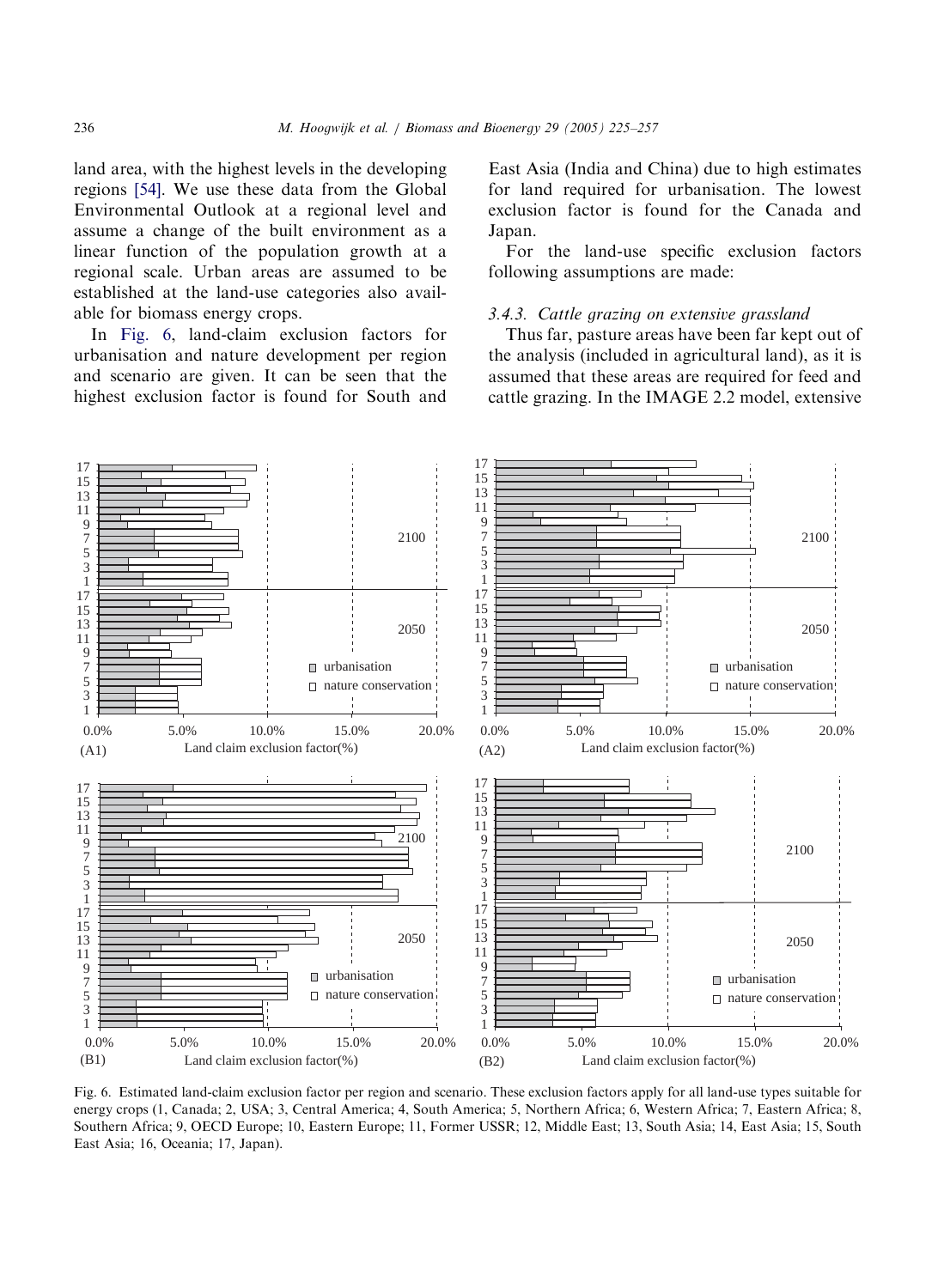grassland is also expected to be used for cattle grazing. The share is not further specified. The extensive grassland is included in the low-productive land category as well as in the rest land category. We use the results of Bouwman et al. [\[55\]](#page-32-0) for the exclusion of the extensive grassland area required for cattle grazing. In their analysis, they estimate the required area for grazing in different land-use categories based on FAO data [\[56\]](#page-32-0) At a regional level, this results in an exclusion of all extensive grassland areas (OECD Europe, South Asia and Japan) to barely any exclusion of extensive grassland (Canada, USA, Central and South America, West and South Africa, East Europe and Oceania), in the other regions. Extensive grasslands are available for biomass production for 60–65% (North and East Africa, Former USSR and South East Asia) and 39% in East Asia and 17% in the Middle East.

#### 3.4.4. Remaining exclusion factor for rest land

We have corrected the estimated available land for energy crops for nature development, urban area and animal grazing. However, it is expected that energy crops at the ' rest land' category have larger impact on vulnerable ecosystems and water resources and encounter more competing factors that limit the complete use of the area, like recreation and land required for indigenous population. The value of these land-claim exclusion factors is conceptually difficult to quantify because it cannot be measured, depends on personal values and is not generic over the world or the regions. The value is therefore to a large extent arbitrary. We propose scenario-dependent factors as the impact on biodiversity or water availability would be judged differently among the scenarios. A more stringent factor of 90% exclusion is proposed for the more ecological oriented scenarios (B1 and B2) and a land-claim exclusion factor of 50% is proposed for the more economically oriented scenarios (A1 and A2). We will address this factor in the discussion.

## 3.4.5. The management factor for energy crops

The productivity of energy crops is a function of environmental conditions like soil quality, water balance and growing season, which in turn are dependent on climate conditions like temperature, precipitation and cloudiness. The rainfed productivity of energy crops is simulated in the IMAGE 2.2 model at grid cell level, shown in [Figs. 2 and 3](#page-5-0). The technological improvement related to woody energy crops, like the use of fertilisations, is included in the MF, shown in [Figs. 2 and 3](#page-5-0) and incorporated by calculations outside the IMAGE 2.2 model (see [Fig. 2\)](#page-5-0). Exogenously, the productivity can be improved in three ways: by an improvement of the photosynthetic efficiency (e.g. increasing the leaf area index), improvement of the harvest index (e.g. the ratio of the total produced biomass and the harvested part), see [Fig. 3](#page-7-0) and improvement of agricultural organisation and agricultural technology [\[57\]](#page-32-0). Vleeshouwers [\[57\]](#page-32-0) expects therefore that major improvements are to come from better management. In the literature, annual increases for global average yields for the time frame up to 2020 are estimated at about 1.1–2.6% and up to 2050 at about 1.2–1.6% [\[57\]](#page-32-0). For comparison, the global average annual increase from 1961 to 2002 for sugarcane, wheat, rice and coffee are, respectively, 0.66%, 2.26%, 1.82% and 0.94% [\[39\]](#page-31-0). The average global MF for woody biomass for the year 1995 was derived from the MF of sugar cane assumed at 0.7 in the IMAGE 2.2 model. The assumed harvest index is 0.6, which is relatively low, compared to empirical values (e.g. [\[58\]\)](#page-32-0). The maximum average value of the MF for agricultural crops in the IMAGE 2.2 model is about 1.3 for rice and maize for the B1 and A1 scenarios. Here, it is assumed that in the A1 scenario the technological development increases rapidly and also biotechnological developments are expected. We assume an upper limit of the MF of 1.5 in this scenario and an annual growth of 1.6%, which is the upper growth level assumed by Vleeshouwers [\[57\]](#page-32-0). The maximum MF is reached in 2050. The B1 scenario is expected to reach levels that are lower as biotechnology is assumed to be less approved in this scenario. The upper level of the MF is therefore assumed at 1.3. The growth rate is also assumed at 1.6%. For the B2 and A2 scenario, the technological development is expected to be less strong. We assume an upper level of the MF of 1.1 and a growth rate of 1.2%, corresponding to the lowest growth rate found by Vleeshouwers [\[57\].](#page-32-0)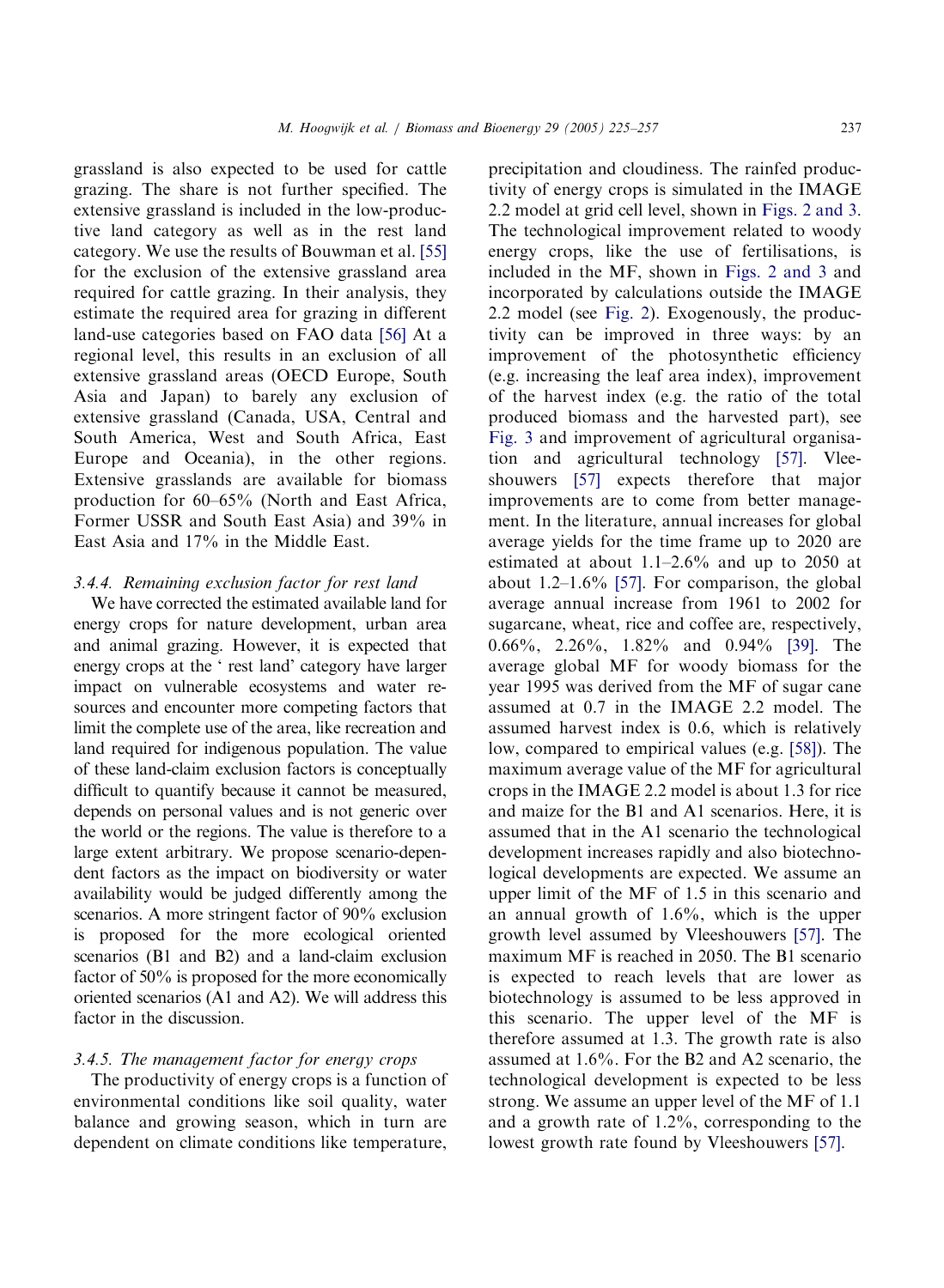## <span id="page-13-0"></span>4. Results for land availability and energy crop productivity

## 4.1. Land availability

The results of the variation in the landuse pattern based on IMAGE 2.2 runs is given in Fig. 7.

# 4.1.1. Category 1: development of abandoned agricultural land

In all scenarios, agricultural land is taken out of production, either because there is a surplus of agricultural land, or because of a decreased suitability due to climate change of land for food production. The abandoned agricultural land area is the highest in the B1 and A1 scenarios, mainly due to surplus agricultural land. In these scenarios, population reaches its maximum in 2050 and technological advancement is assumed to increase

relatively fast because of a high interchange of knowledge in the globalised world. The main difference between A1 and B1 is the higher meat consumption in A1 compared to B1 (about 16% points higher in A1 on a daily per capita basis in the year 2100), leading to slightly less abandoned land (2% in 2100). The high population growth and slow technological improvement in the A2 scenario clearly results in the lowest estimate of available abandoned agricultural land.

# 4.1.2. Category 2: development of low-productive land

The area of low-productive land is at least in the first half of the century much larger than the area of abandoned agricultural land. Most areas are extensive grassland and desert. Parts of these desert areas have very low productivity, down to zero. The extensive grassland is partly used for cattle grazing (see Section 3.4). The amount of



Fig. 7. Simulated distribution of the land-use pattern, excluding the land-claim exclusion factor: agricultural land, forest land, grassland, low-productive land and rest land.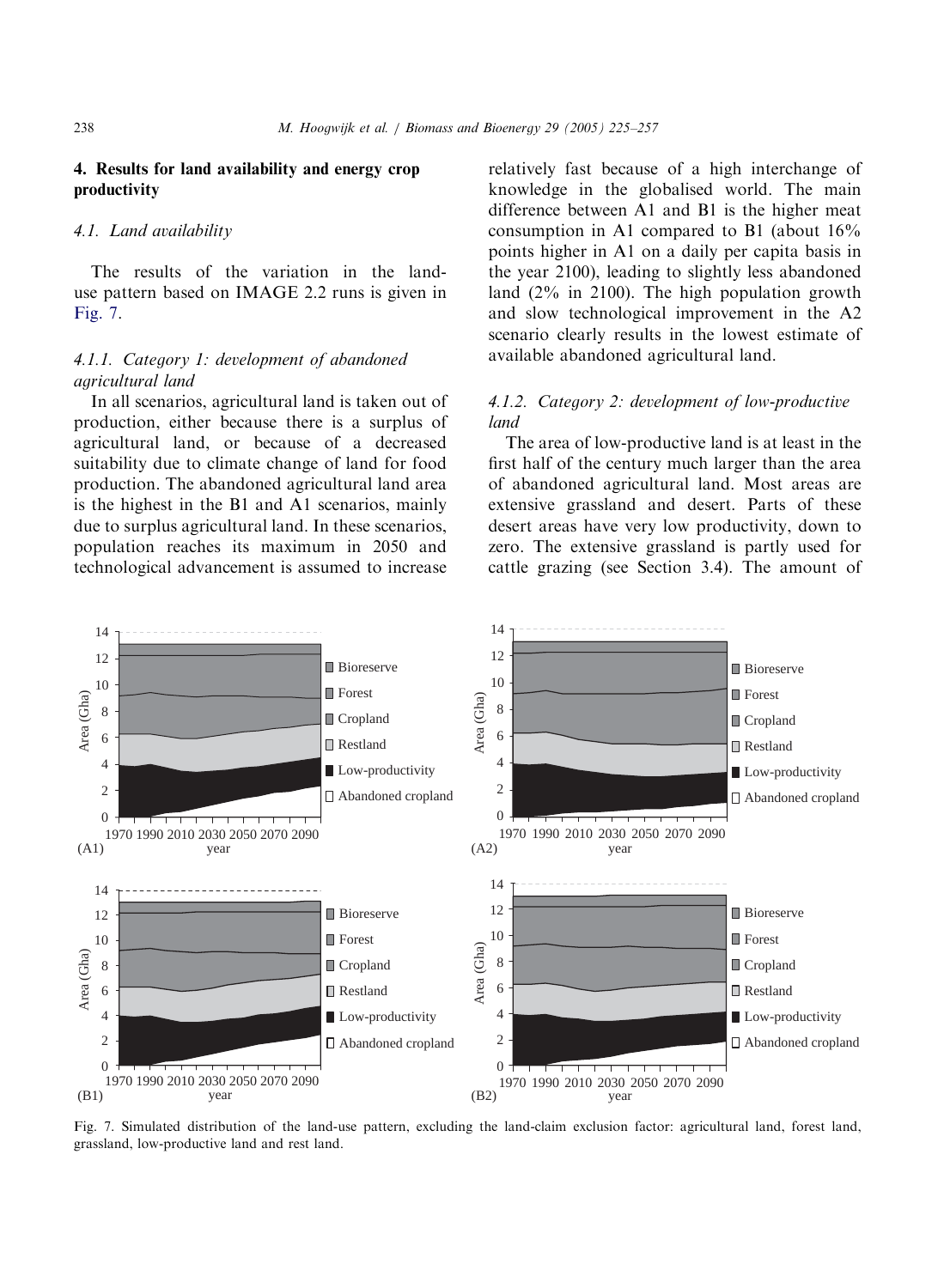low-productive land marginally decreases over time due to the increase in productivity as a result of the technological improvements (MF) and of positive climate change feedbacks, e.g. by means of higher temperature and rainfall.

## 4.1.3. Category 3: development of rest land

As can be seen from [Fig. 7,](#page-13-0) the category rest land, including savannah, extensive grassland, shrubland and (in this figure also tundra land), is significant, amounting to about 2.5 Gha in the year 2000. The rest land category varies slightly over time. It increases slightly in the first half of the century and decreases slightly in the second half. Rest land can increase because low-productive land decreases in productivity and adds to the rest land category and tundra and savannah land is converted to forest area.

Summarising, the area from abandoned agricultural land in 2050 ranges between 10% of the total land surface in the case of A1  $(1.3 \text{ Gha})$  and  $4\%$ (about 0.6 Gha) in the case of A2. For the year 2100, these areas are about doubled in all scenarios. The total rest land area is larger, in the year 2050 around 2.3 Gha for the three scenarios, or about 18% of the total global area. To get a feeling for the required area, we pictured the land-use pattern in the year 2050 of the world presenting these three areas in [Fig. 8](#page-15-0) for four scenarios: A1, A2, B1 and B2.

In the A2 scenario, significant amount of forest area is cut down for the production of food or fodder (see [Fig. 9\)](#page-17-0). This does not occur in the other scenarios due to a lower demand for food and a higher food crop MF compared to A2. As the abandoned agricultural land is assumed not to become available for agricultural or forest purposes after the area is abandoned, lost forest areas cannot be compensated for. The forest areas in the Middle East and Southern Africa completely disappear. The forest area in South America reduces significantly; about 45% in 100 years. It is noted, however, that forest area is also reduced significantly in the default run, where abandoned agricultural area can be converted to forest land ([Fig. 9\)](#page-17-0). The forest areas in the Former USSR, Canada and Europe (East and OECD Europe) remain almost constant over time, which means that according to the IMAGE 2.2 simulations, the pressure on the land-use system, specifically forests does not increase significant in these regions. This should be seen in the context that in the A2 scenario the regions in Africa and South America have low shares of available abandoned cropland, as most abandoned cropland is found in the northern regions as OECD Europe, the Former USSRand the USA (see [Fig. 8](#page-15-0)).

# 4.2. The productivity of energy crops

The productivity of energy crops for several land-use categories (land-claim exclusion factor is not applied) is shown in [Fig. 10.](#page-18-0) It is obvious that agricultural land results in overall higher productivity than low-productive land and for the major part also than rest land, as shown in [Fig. 10.](#page-18-0)

The distribution of energy crop productivity over the globe (including agricultural land and forest areas)—as simulated by the IMAGE 2.2 model—is shown in [Fig. 11](#page-19-0) for two scenarios: A1 and B2. The A1 scenario is chosen as it provides the highest productivity level and the B2 scenario as it provides the lowest one. The figure shows also the impact of  $CO<sub>2</sub>$  fertilisation in these scenarios on energy crop productivity as this is included in the IMAGE 2.2 model. For the current situation, the two scenarios are identical. For the future situation productivity is simulated to increase significantly, although different for the two scenarios, mainly because of different assumptions regarding productivity improvement due to an improved management of the energy crop production system. The  $CO<sub>2</sub>$  fertilisation effect contributes only marginally.

# 5. Results for the theoretical and geographical potential

The results of the geographical potential are presented for all three categories of energy crops; however, we will elaborate mostly on energy crops at abandoned agricultural land.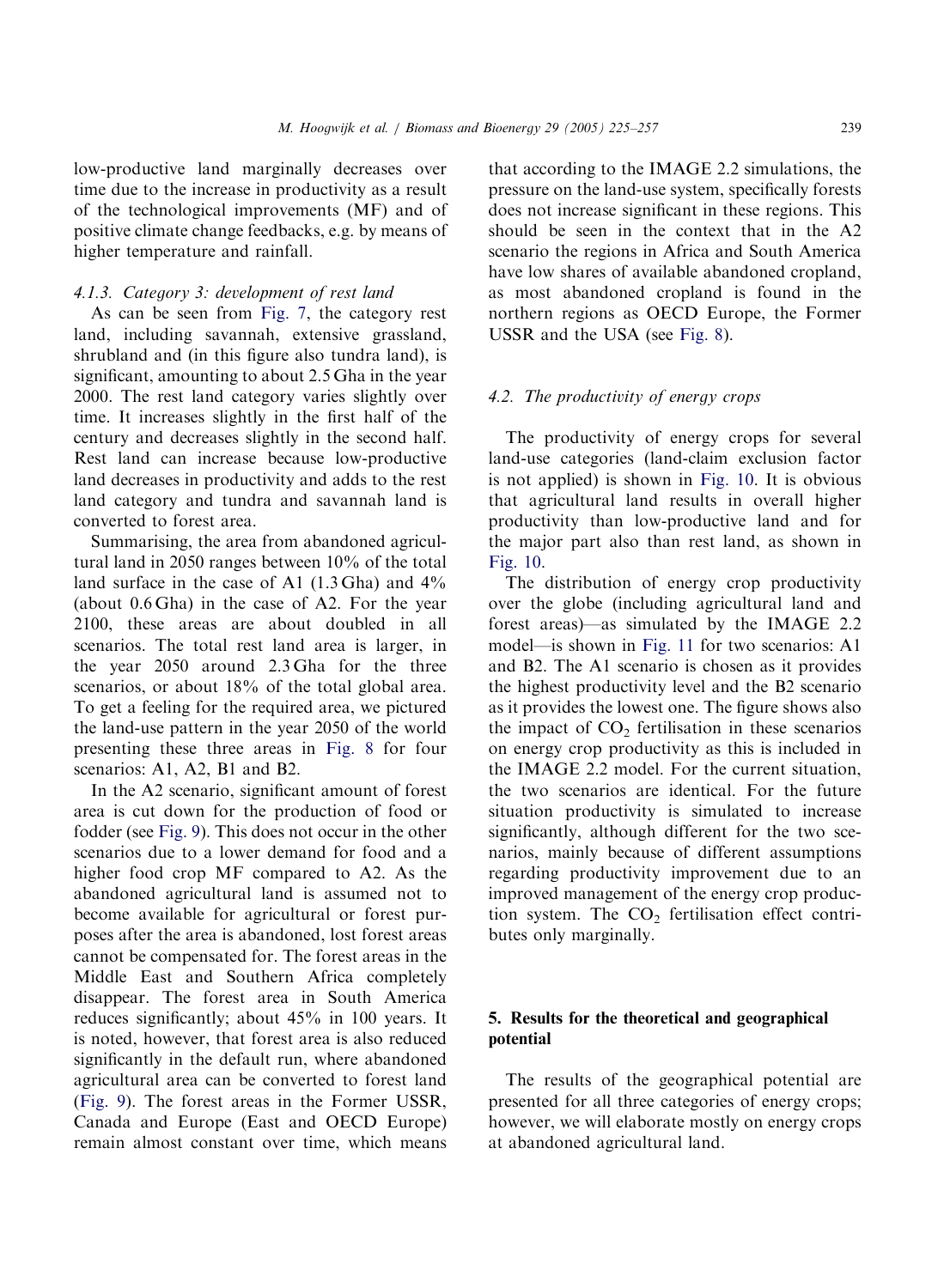# 5.1. The theoretical potential of biomass energy

The theoretical potential of biomass energy is assumed to equal the total amount of energy crops at the total land surface. Hence, the theoretical potential for the situation in 2050 of biomass for energy is taken from [Fig. 11.](#page-19-0) Using these data, the theoretical potential of biomass energy at the total terrestrial surface is about  $3500 \text{ EJ yr}^{-1}$ . This is in agreement with the figure given by Hall et al. [\[27\]](#page-31-0), of about 3300 EJ yr<sup>-1</sup>, assuming a lower heating value of  $15 \text{ GJ} t^{-1}$ .



Fig. 8. Spatial distribution of the potentially available areas for energy crop as distinguished in this study: abandoned agricultural land, degraded land and rest land, for the A1, A2, B1 and B2 scenarios for the year 2050.

<span id="page-15-0"></span>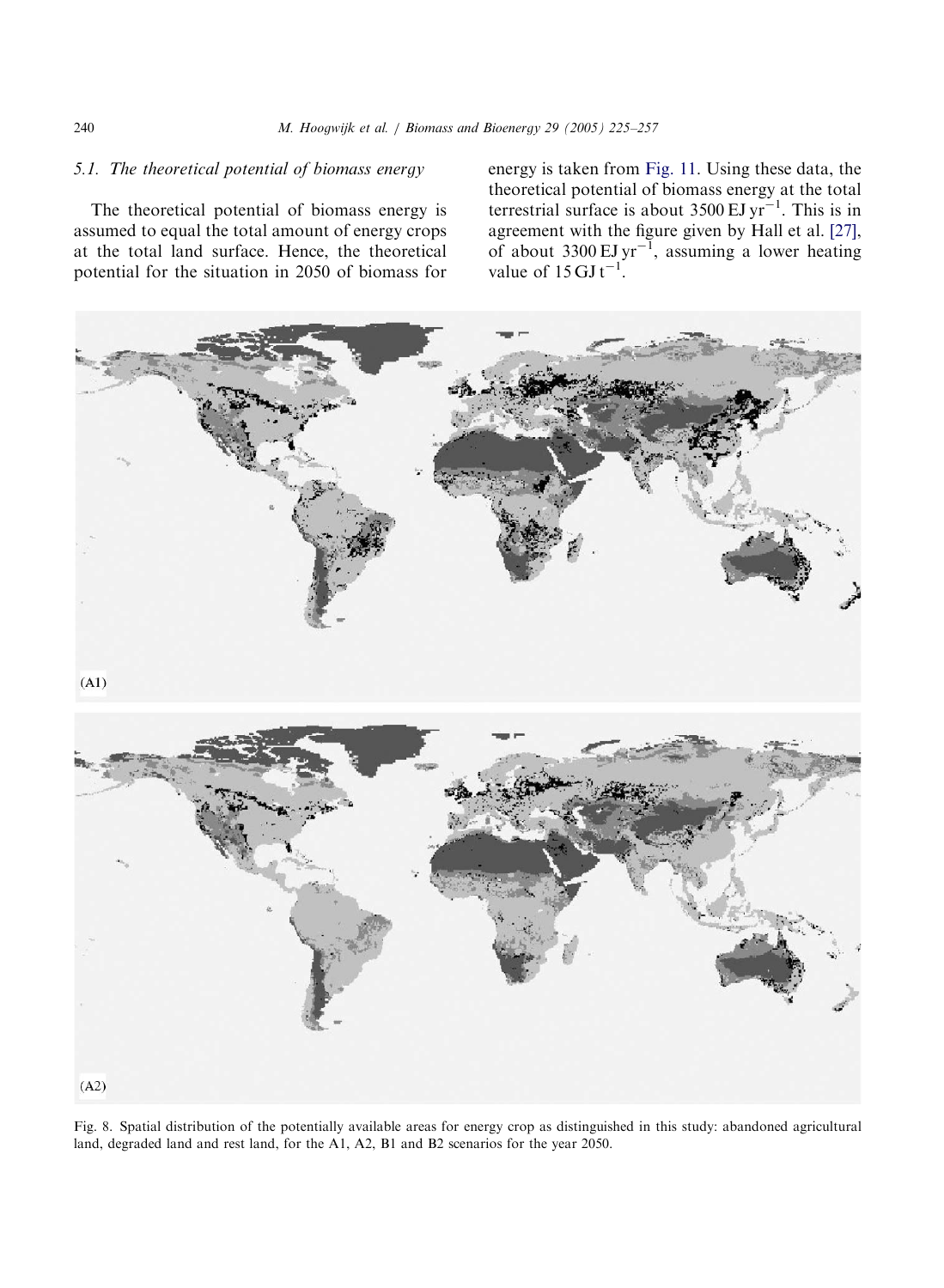

Fig. 8. (Continued)

# 5.2. The global geographical potential of energy crops

For the year 2050 and 2100, the geographical potential of growing biomass for energy purposes is given in [Table 2](#page-20-0) for each land-use type (abandoned agricultural land, low-productive land and rest land). The geographical potential of abandoned agricultural land is most significant. For the year 2050 the estimates of the geographical potential of energy crops at abandoned agricultural land for the A1 and B1 scenarios are in the same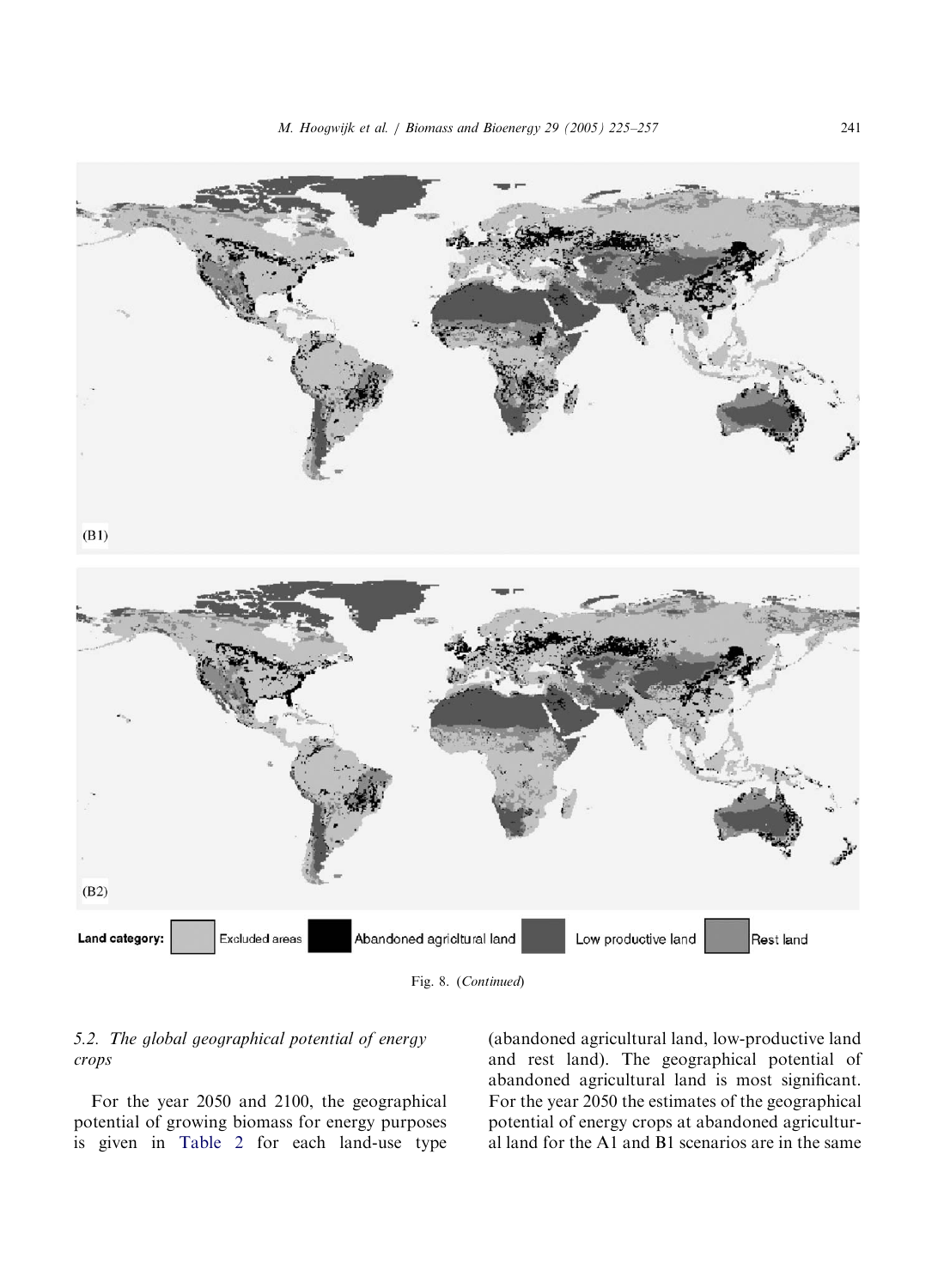<span id="page-17-0"></span>

Fig. 9. Forest area development over time as simulated by the IMAGE 2.2 model for the A2 scenario with and without the inclusion of abandoned agricultural land for energy plantation.

order as the current (2000) global primary energy consumption  $(\sim 400-450 \text{ EJ yr}^{-1})$  [\[59\]](#page-32-0). These even increase further in the second half of the century. Different figures are found for the A2 and B2 scenarios that result in significantly lower potentials of energy crops. The geographical potential of low-productive land is almost negligible compared to the other two categories. The potential of rest land is however significant (see [Table 2\)](#page-20-0). This is mainly due to savannah areas at which high land productivities are found.

The development over time of the geographical potential as sum of the three categories is shown in [Fig. 12](#page-21-0) for each scenario. The figure also shows the total simulated primary energy demand over time for the scenarios [\[19\]](#page-31-0). The estimated geographical potential of B1 in 2100 is higher than the simulated total primary energy demand for that scenario. The A2 scenario is the scenario with the highest total energy demand and the lowest biomass energy geographical potential. If we consider the share of biomass in the total energy mixture, this would always be limited (22%) in an A2 world, but may reach 100% in a B1 scenario at the end of the century.

## 5.3. Regional variation in geographical potential

Which regions have the highest geographical potential for energy crop production? [Table 2](#page-20-0) shows the geographical potential of energy crops at three land-use categories. The highest geographical potential in the first half of the century is found in the Former USSR(region 11). East Asia (mainly China) is simulated to have the highest regional geographical potential in the second half of the century. [Fig. 13](#page-22-0) shows the regional availability of abandoned agricultural land for the eight most significant regions with the highest abandoned agricultural land area. These regions are identical in all scenarios; however, the variation in time differs by scenario. In the B1 and A1 scenario, the abandoned agricultural land area in East Asia (mainly China) increases rapidly at the end of the century. This is mainly caused by the decrease in population growth in this region at the end of the century. Simulations result in large surfaces of available area in Africa in the A1 and B1 scenarios. These are the scenarios with high levels of technological growth. As a result, food productivity is high. Subsequently, this results in a large share of abandoned agricultural land in these regions. In the A1 and B1 scenario, these regions are also assumed to increase their level of food import. This reduces the demand for agricultural land, so larger amounts of areas are assumed to become available for energy plantations in Africa.

The regional geographical potential of growing biomass (including all categories) in the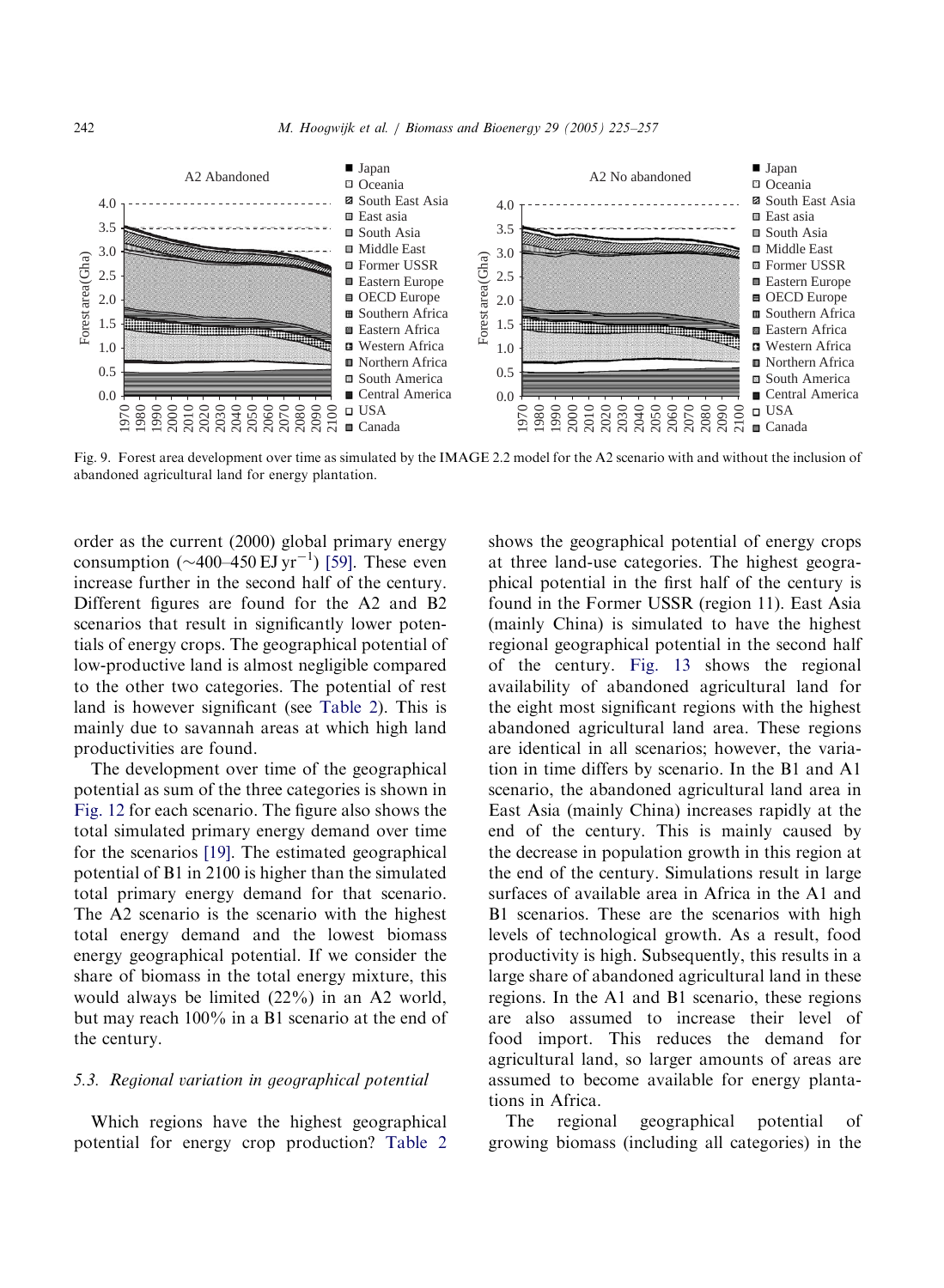<span id="page-18-0"></span>

Fig. 10. Simulated productivity (including the management factor) of woody biomass energy crops in 2050 at the total global terrestrial surface, excluding the land-claim exclusion factor, for four SRES scenarios per land-use category distinguished in our study. It should be noted that for illustrative reasons we have plotted the land productivity in the selected cells as a functional relationship with the area, whereas this is not correct. A more correct representation would have been a histogram.

year 2050 exceeds the present primary energy demand in various regions. However, compared to the future regional energy demand simulated by IMAGE 2.2 this is not the case for all regions [\(Table 3\)](#page-23-0). In none of the scenarios, the estimated global geographical potential in the year 2050 exceeds the projected total primary energy demand in that year. At a regional level, the geographical potential in Oceania and the Former USSR exceeds its regional energy demand in the year 2050 in all scenarios.

#### 6. The technical potential of biomass energy

The technical potential of biomass energy is simply the product of the geographical potential and the conversion technology specific conversion efficiency  $(\eta)$ . The conversion efficiencies for the conversion to electricity are based on values presented in the literature; for biomass integrated gas combined cycle (BIG/CC) we used those of Dornburg and Faaij [\[60\]](#page-32-0) and Faaij et al. [\[61\].](#page-32-0) For the transportation fuels we have based our estimates on [\[32,34,62\]](#page-31-0). [Table 4](#page-23-0) shows the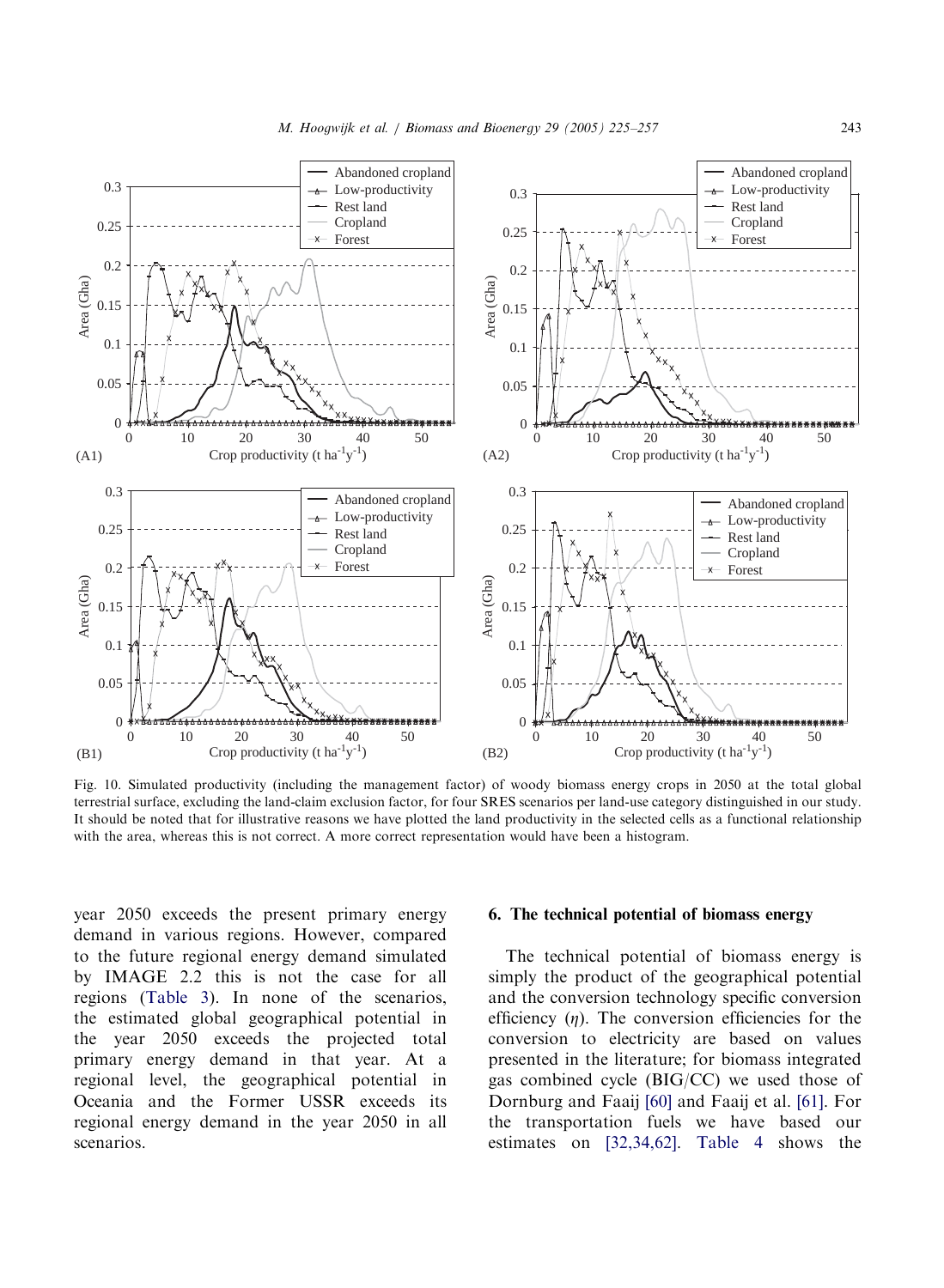

Fig. 11. Simulated productivity of woody biomass energy crops at the total global terrestrial surface for two SRES scenarios (A1 and B2). A curve is given for both the current (2000) and future (2050) situations, with and without technological improvements taking into account CO<sub>2</sub> fertilisation effect.

efficiencies for the present and future situation of the technologies. For the future developments, ranges of exogenous technological improvements are assumed for the four SRES scenarios. The A1 and B1 scenarios are assumed to have large conversion plants that develop fast over time. The A2 and B2 scenarios are assumed to have a slower technological development, however reach the same upper level in 2050. The quantification of these assumptions is given in [Table 4](#page-23-0).

The technical potential is estimated for the year 2050 as presented in [Table 5](#page-24-0) for the two conversion technologies and the four scenarios.

#### 7. Sensitivity analysis and discussion

The geographical potential of abandoned agricultural land is the highest of all categories. Furthermore, it is assumed to encounter less constraints regarding impact on vulnerable ecosystems and water resources, as these areas have previously been used for agricultural purposes. We therefore start with a sensitivity analysis on the availability of this land-use type at a regional level. We furthermore conduct a sensitivity analysis for the low-productive land and the rest land at a global level.

# 7.1. Sensitivity of the available area from abandoned agricultural land

The abandoned agricultural land estimated in this study varies widely for the four scenarios. The scenarios differ mainly according to:

- Population growth.
- GDP development.
- Technological development; i.e. the MF for food production.
- The degree of social/environmental prioritising; i.e. the diet.
- The degree of globalisation; i.e. the trade level.

<span id="page-19-0"></span>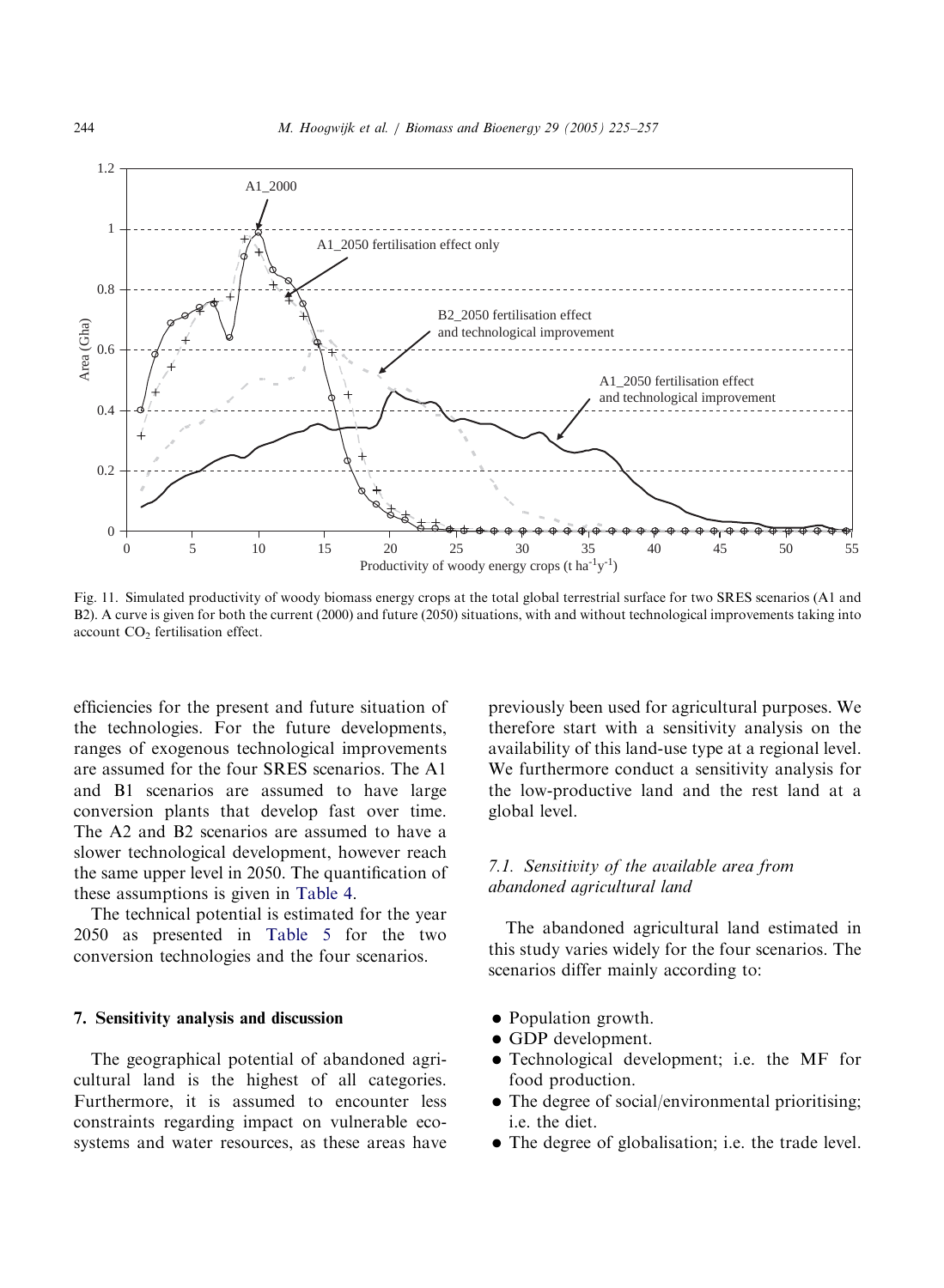|                 | Energy crops: abandoned agricultural land |                |                |      |                | Energy crops: low productivity |                |      |                |          | Energy crops: rest land |          |                |              |                |                                                                       |                |          |                |     |          |                |    |           |
|-----------------|-------------------------------------------|----------------|----------------|------|----------------|--------------------------------|----------------|------|----------------|----------|-------------------------|----------|----------------|--------------|----------------|-----------------------------------------------------------------------|----------------|----------|----------------|-----|----------|----------------|----|-----------|
|                 | A <sub>1</sub>                            |                | A <sub>2</sub> |      | B1             |                                | B <sub>2</sub> |      | A <sub>1</sub> |          | A <sub>2</sub>          |          | B1             |              | B <sub>2</sub> |                                                                       | A <sub>1</sub> |          | A <sub>2</sub> |     | B1       |                | B2 |           |
|                 | 2050                                      | 2100           | 2050           | 2100 | 2050           | 2100                           | 2050           | 2100 |                |          |                         |          |                |              |                | 2050 2100 2050 2100 2050 2100 2050 2100 2050 2100 2050 2100 2050 2100 |                |          |                |     |          |                |    | 2050 2100 |
| Canada          | 14                                        | 17             | 9              | 10   | 13             | 12                             | 12             | 15   |                |          |                         |          |                |              |                | $\mathcal{P}$                                                         |                |          |                |     |          |                |    | $\Omega$  |
| <b>USA</b>      | 32                                        | 39             | 18             | 20   | 33             | 31                             | 46             | 55   | $\theta$       | $\theta$ |                         | $\theta$ | $\theta$       | $\theta$     |                | $\theta$                                                              | 19             | 21       | 15             | 9   |          | 3              |    |           |
| Central America | 8                                         | 22             |                |      | 10             | 19                             | 4              | 10   | $\Omega$       | $\Omega$ | $\theta$                | $\theta$ | $\Omega$       | $\Omega$     | 0              | $\Omega$                                                              | 9              | 10       | 4              | ◠   |          |                |    |           |
| South America   | 53                                        | 73             |                |      | 56             | 70                             | 37             | 41   |                | $\Omega$ |                         | $\theta$ |                | $\theta$     |                |                                                                       | 32             | 33       | 24             | 12  | 6        | 5              |    |           |
| North Africa    |                                           | 5              |                |      | $\mathfrak{D}$ | 5                              |                |      |                | $\Omega$ | 0                       | 0        | $\Omega$       | 0            | 0              | $\Omega$                                                              | 3              | 3        |                |     |          |                |    |           |
| West Africa     | 20                                        | 69             |                | 36   | 22             | 58                             |                | 25   | $\theta$       | $\theta$ | 0                       | $\theta$ | $\theta$       | $\theta$     | 0              | $\theta$                                                              | 29             | 27       | 20             | 16  | 5        | 4              |    |           |
| East Africa     | 15                                        | 49             |                | 13   | 17             | 41                             |                | 5    | $\Omega$       | 0        | $\theta$                | $\theta$ | $\Omega$       | $\theta$     | $\theta$       | $\theta$                                                              | 24             | 25       | 14             | 12  |          |                |    |           |
| South Africa    | 24                                        | 83             |                | 36   | 26             | 66                             |                | 35   | $\theta$       | 0        | $\mathbf{0}$            | $\theta$ | $\theta$       | $\mathbf{0}$ | 0              | $\theta$                                                              | 17             | 18       | 9              | 8   |          |                |    |           |
| Western Europe  | 9                                         | 16             | 10             | 11   | 9              | 14                             | 15             | 17   | $\theta$       | $\theta$ | $\mathbf{0}$            | $\theta$ | $\theta$       | $\mathbf{0}$ | $\theta$       | $\theta$                                                              | 4              | 5        | 4              | 4   |          |                |    |           |
| East Europe     | 9                                         | 12             | 8              | 10   | 8              | 10                             | 9              |      | $\mathcal{L}$  | $\theta$ | 0                       | $\theta$ | $\theta$       | 0            | 0              | $\Omega$                                                              | $\theta$       | $\theta$ | $\Omega$       |     | $^{(1)}$ |                |    |           |
| Former USSR     | 97                                        | 147            | 47             | 63   | 83             | 101                            | 74             | 106  |                |          | 3                       |          | $\overline{c}$ |              | 2              |                                                                       | 27             | 33       | 21             | 25  | 5        |                |    |           |
| Middle East     | 2                                         | 13             |                | 2    | $\overline{2}$ | 10                             |                | ◠    |                | 0        |                         | $\Omega$ | $\theta$       | 0            | 0              | $\theta$                                                              | 11             | 11       |                |     |          |                |    |           |
| South Asia      | 12                                        | 49             |                | 8    | 11             | 38                             | 4              | 15   | $\theta$       | $\Omega$ | 0                       | $\theta$ | $\theta$       | $\Omega$     | $\theta$       | $\theta$                                                              | 13             | 14       | 11             | 10  | 3        | $\overline{2}$ |    |           |
| East Asia       | 79                                        | 181            |                | 11   | 74             | 127                            | 43             | 61   |                |          |                         |          |                |              |                |                                                                       | 22             | 35       | 16             | 23  |          |                |    |           |
| South East Asia |                                           | 28             |                |      |                | 19                             | $\overline{2}$ | 10   | $\theta$       | 0        | $\Omega$                | $\theta$ | $\Omega$       | $\theta$     | $\theta$       | $\theta$                                                              | 8              | 6        | 6              | C   |          |                |    |           |
| Oceania         | 32                                        | 42             | 17             | 17   | 31             | 34                             | 26             | 36   | $\theta$       | $\theta$ | $\theta$                | $\theta$ | $\theta$       | $\theta$     | 0              | $\theta$                                                              | 21             | 22       | 17             | 14  |          |                |    |           |
| Japan           |                                           | $\overline{2}$ | $\theta$       |      | $\theta$       |                                | $\theta$       | 2    | $\Omega$       | $\Omega$ | 0                       | $\theta$ | $\theta$       | 0            | $\theta$       | $\Omega$                                                              | $\Omega$       |          |                |     |          |                |    |           |
| World           | 409                                       | 847            | 129            | 243  | 398            | 656                            | 279            | 448  |                | ◠        | q                       |          |                |              | 8              |                                                                       | 243            | 266      | 173            | 148 | 47       | 39             | 35 | 32        |

<span id="page-20-0"></span>Table 2 Regional geographical potential of energy crops at three land-use categories for four scenarios, A1, A2, B1 and B2 for the year 2050 and 2100 (EJ yr<sup>-1</sup>)

M. Hoogwijk et al.  $/$  Biomass and Bioenergy 29 (2005) 225–257

M. Hoogwijk et al. / Biomass and Bioenergy 29 (2005) 225-257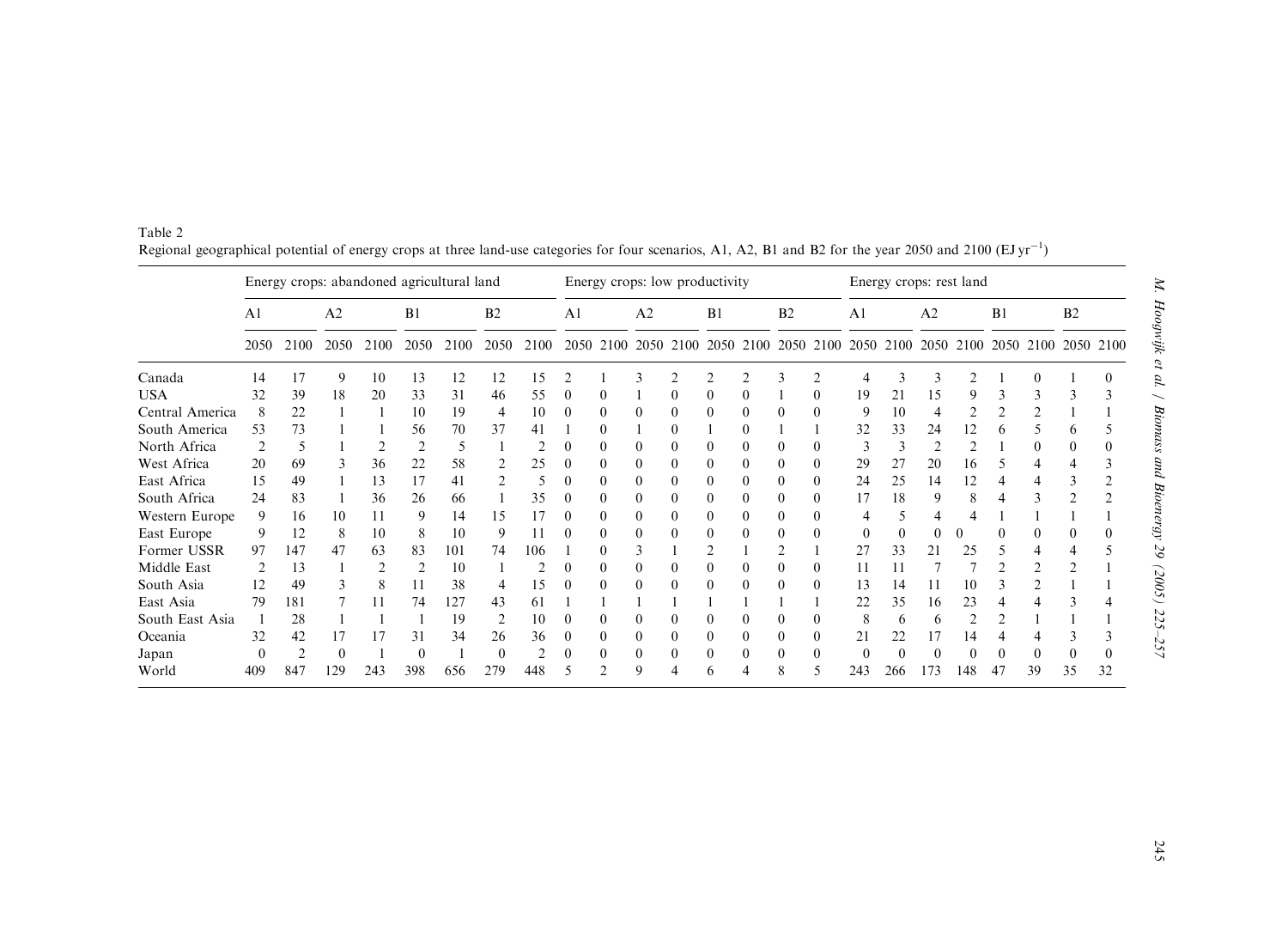

Fig. 12. Geographical potential of woody biomass energy crops as assessed for the four SRES scenarios over time, as well as the simulated total primary energy consumption. The latter is differentiated from the graphs of the geographical potential by circles in the graphs.

In the IMAGE 2.2 model, the following relations of these factors with the geographical potential are included:

- The population growth influences the demand for food or fodder crops.
- The GDP influences the type of crop that is used for fodder. If a large amount of capital is available, the animals are fed with high-quality food crops, whereas otherwise large shares of food residues are used. Furthermore, the GDP is included in the assessment of the ratio between affluent and basic types of food. An increase of GDP increases the share of affluent food intake (e.g. animal intake and oil crops).
- The technical development of the production of food or fodder is determined by the MF.
- If a world is more or less environmentally oriented, this is reflected in the amount of meat that is consumed in the diet; e.g. in the B1 scenario, the meat consumption declines.
- The globalisation or regionalisation is reflected in the level of trade that is assumed in the

scenario. The B1 and A1 scenarios have maximum trade, so the desired food demand can be imported from other regions; or regions extend their food production to higher levels, so it can be exported to other regions.

To analyse the effect of these factors on the geographical potential of biomass energy, we have taken the parameterisation of the B1 scenario and converted it to the A2 scenario by varying one factor each run. The B1 and A2 scenarios represent the outer boundaries of the food demand and the required agricultural land area and are therefore interesting to use for these analyses. The variations over time for the amount of required agricultural land area are shown in [Fig. 14.](#page-24-0) From [Fig. 14,](#page-24-0) it can be seen that:

 The global agricultural land area in the B1 scenario reduces over time, from about 3.1 Gha in 2000 to 1.6 Gha in 2100. Whereas the agricultural land area in the A2 scenario slightly increases, from 3.1 Gha in 2000 to about 4.2 Gha in 2100.

<span id="page-21-0"></span>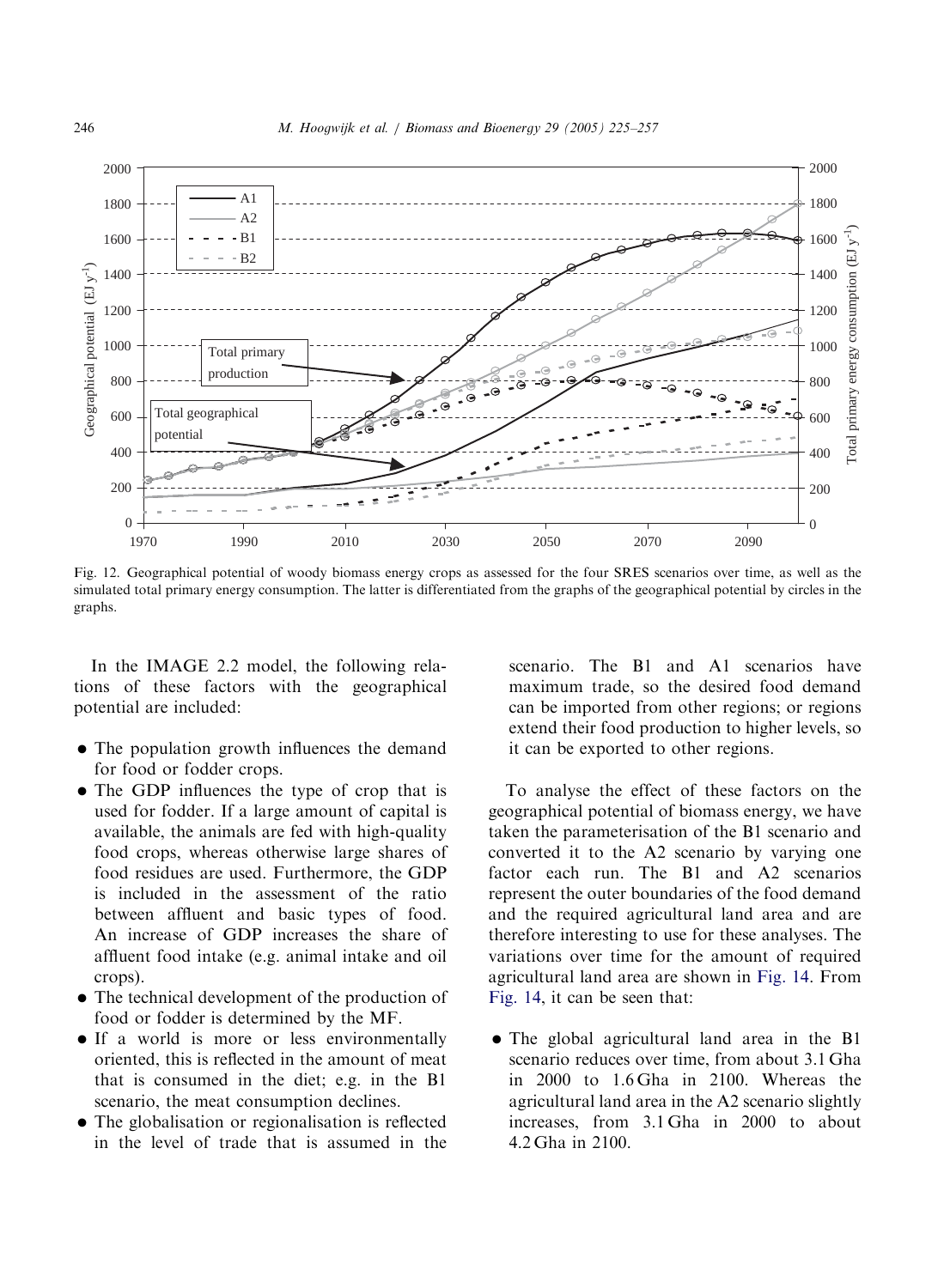<span id="page-22-0"></span>

Fig. 13. Regional variation over time of abandoned agricultural land area (Mha) as simulated by IMAGE 2.2 for four SRES scenarios. Only regions with high amounts of abandoned land are included.

- The agricultural land area of the B1 scenario increases by 250% to 4 Gha in 2100 if we use the population figures from the A2 scenario.
- The agricultural land area reduces slightly (still about 240% higher than B1) if the lower GDP values of the A2 scenario are used. A higher GDP increases the quality of the fodder and so improves the feed efficiency of the animal, however, more food crops are required. The agricultural land area is reduced because the food crops demand is less in the A2 scenario and the affluent food demand is reduced.
- The effect of the lower MF for the food production influences the agricultural land area only in the beginning of the century, as the technological change is assumed to be saturated at the end of the century. The agricultural land area at the end of the century is similar to the situation using the MF from the B1 scenario.
- When using the consumed diet from the A2 scenario, the agricultural land area increases to about 290% compared to B1. In the B1 scenario, the meat consumption is low, whereas it is high in the A2 scenario. This is reflected in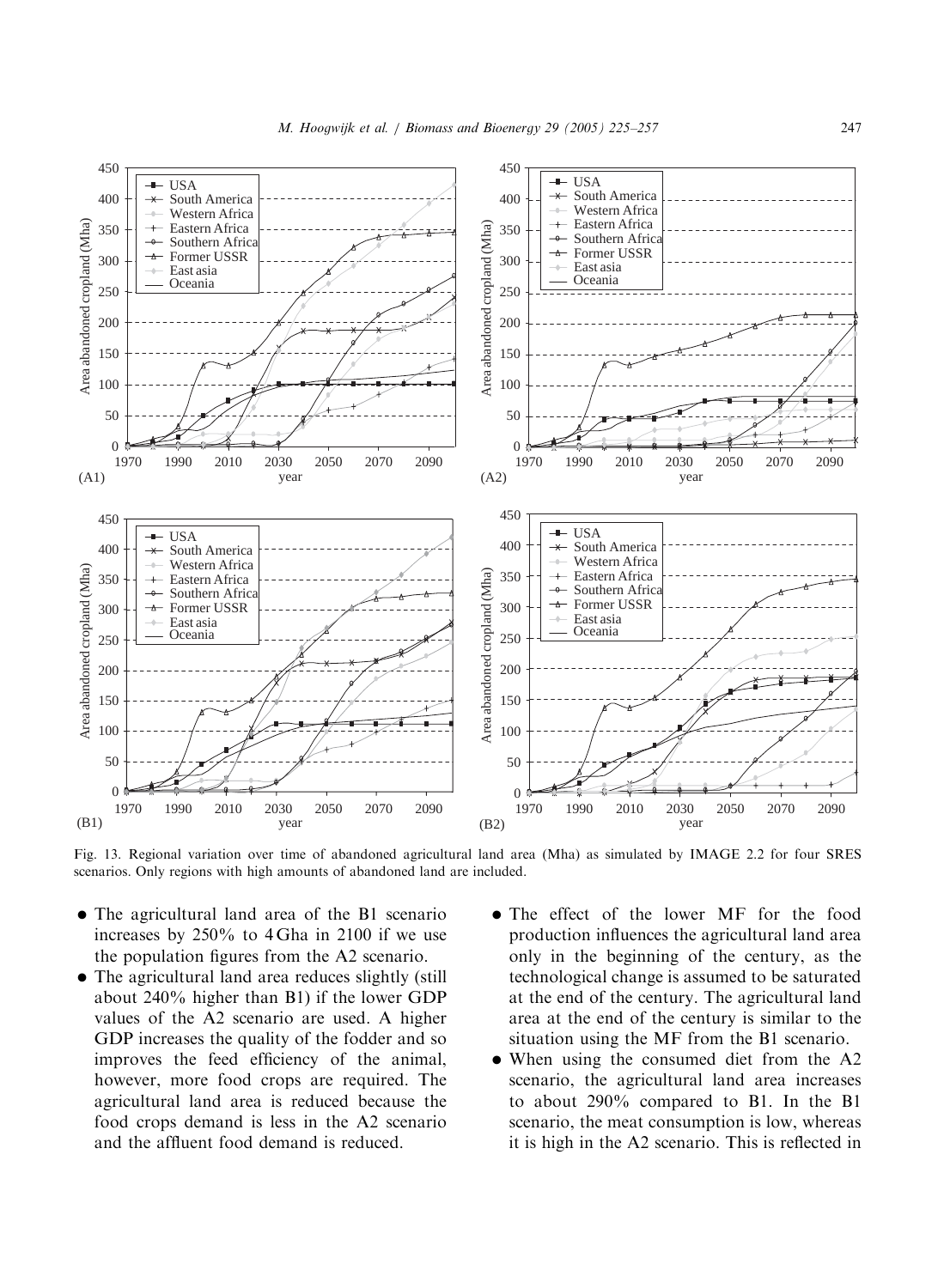<span id="page-23-0"></span>the agricultural area required for the food and fodder crops.

• In the final run, we also used the food trade balance of the A2 scenario. If trade is used in an optimal way, high trade levels are expected to reduce the agricultural land area. However, as can be seen from [Fig. 14,](#page-24-0) the lower trade levels of the A2 scenario decrease the agricultural land area. This was not expected, but is caused by the exogenous setting of the trade balance in the IMAGE 2.2 model, which is mainly based on an extrapolation of the historical trend. [Fig. 14](#page-24-0) shows that the final run is close to the A2

Table 3

Ratio of the regional geographical potential of growing biomass in 2050 compared to the projected primary energy consumption in the year 2050, taken from [\[19\]](#page-31-0)

|                    | A1  | A2  | B1  | <b>B2</b> |
|--------------------|-----|-----|-----|-----------|
| Canada             | 1.1 | 0.8 | 1.4 | 1.2       |
| <b>USA</b>         | 0.4 | 0.2 | 0.4 | 0.5       |
| Central America    | 0.4 | 0.1 | 0.3 | 0.2       |
| South America      | 0.9 | 0.3 | 1.0 | 0.7       |
| North Africa       | 0.1 | 0.1 | 0.1 | 0.1       |
| West Africa        | 1.3 | 1.1 | 1.0 | 0.3       |
| East Africa        | 1.7 | 1.4 | 1.3 | 0.4       |
| South Africa       | 1.1 | 0.4 | 1.1 | 0.1       |
| <b>OECD</b> Europe | 0.1 | 0.2 | 0.1 | 0.2       |
| East Europe        | 0.3 | 0.3 | 0.5 | 0.4       |
| Former USSR        | 1.4 | 1.1 | 1.9 | 1.4       |
| Middle East        | 0.1 | 0.1 | 0.1 | 0.0       |
| South Asia         | 0.1 | 0.1 | 0.1 | 0.0       |
| East Asia          | 0.5 | 0.2 | 0.7 | 0.3       |
| South East Asia    | 0.1 | 0.2 | 0.1 | 0.1       |
| Oceania            | 6.0 | 4.0 | 6.1 | 4.4       |
| Japan              | 0.0 | 0.0 | 0.0 | 0.0       |
| World              | 0.5 | 0.3 | 0.6 | 0.4       |

Table 4

Summary of the parameters required for the two conversion technologies

scenario, so other parameters, e.g. cropping intensity, are not of high importance for the results.

The A2 scenario still includes the assumption of significant crop management improvements over time (see [Fig. 4](#page-9-0)). If there would be no technological improvements at all, the agricultural land area would rise to 5.7–6.5 Gha in, respectively, 2050 and 2100 (see [Fig. 14](#page-24-0)), compared to 3.7 and 4.2 Gha in 2050 and 2100 with the default MF. This is seen as the upper boundary of the agricultural land area requirement. This would enhance the pressure on the land-use system significantly and would lead to marginal energy crop potentials, as the abandoned agricultural land for this situation is simulated to be 0.44 (2050)–0.71 Gha (2100).

In [Table 6](#page-25-0), the results are shown of the sensitivity analysis on the geographical potential for abandoned agricultural land in the year 2050. We have also included the sensitivity to the productivity of the energy crop by varying the MF of energy crops in the B1 scenario  $(\pm 25\%)$ . It can be seen that the population and the MF of the food crops are of high importance for the geographical potential. Especially like South America and the African region the MF of food crops, i.e. the technological development of the agriculture is of high importance for the geographical potential of energy crops. This is less important in more developed regions as Canada, Oceania, Europe and the Asian region. These encounter significant impacts from variation in the population figures. In OECD Europe, the

|                                           | Electricity                 | Transport fuel                        |  |  |  |
|-------------------------------------------|-----------------------------|---------------------------------------|--|--|--|
| Conversion route/type of fuel             | Gasification-combined cycle | Gasification/hydrolysis fermentation  |  |  |  |
| Typical scale (MWth)                      | $20 - 1000$                 | $100 - 2000$                          |  |  |  |
| <b>Status</b>                             | Demonstration               | Laboratory/demonstration <sup>a</sup> |  |  |  |
| Conversion efficiency $(\% )$ (year 2000) | 40                          | 40                                    |  |  |  |
| Conversion efficiency $(\% )$ (year 2050) | 56                          |                                       |  |  |  |

a Fischer–Tropsch using biomass is in the pilot scale; however, the conversion of coal to Fischer–Tropsch oil is commercial already. Several companies have or are developing positions in Fischer–Tropsch technology, Sasol, BP, ExxonMobile, ENI and Shell.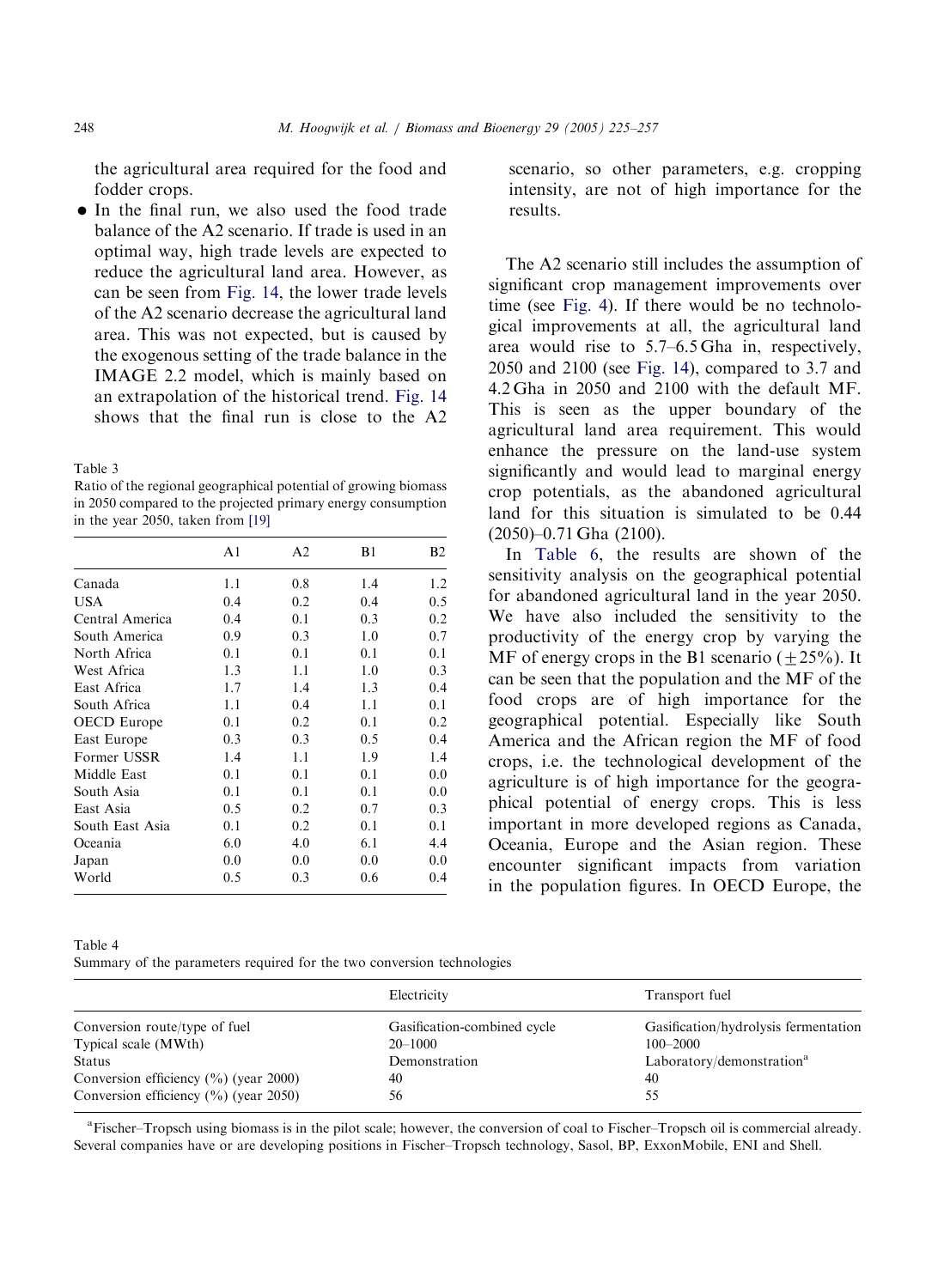|                                                                                            | Al                |                    | A <sub>2</sub>   |                  | B1               |                   |                  |                  | Present (2000) global<br>consumption                            |  |
|--------------------------------------------------------------------------------------------|-------------------|--------------------|------------------|------------------|------------------|-------------------|------------------|------------------|-----------------------------------------------------------------|--|
|                                                                                            | 2050              | 2100               | 2050             | 2100             | 2050             | 2100              | 2050             | 2100             |                                                                 |  |
| Geographical potential $(EJyr^{-1})$<br>Electricity (PWh $yr^{-1}$ )<br>Fuel $(EJyr^{-1})$ | 657<br>132<br>361 | 1115<br>225<br>613 | 311<br>63<br>171 | 395<br>80<br>217 | 451<br>91<br>248 | 699<br>141<br>384 | 322<br>65<br>177 | 485<br>98<br>267 | $15$ PWh yr <sup>-1</sup><br>$142 \mathrm{EJ} \mathrm{yr}^{-1}$ |  |

Technical potential of biomass energy for the year 2050 for four SRES scenarios compared to the present consumption [\[59,67\]](#page-32-0)

<sup>a</sup>This is the oil consumption for the year 1998.

<span id="page-24-0"></span>Table 5



Fig. 14. Global agricultural land area over time for several scenarios that convert the B1 scenario to A2 in various steps, as simulated by the IMAGE 2.2 model.

potential is even higher in the A2 scenario in the year 2050, because of the high trade levels assumed in the B1 scenario. The global results for all categories are shown in [Table 7.](#page-26-0)

The sensitivity analysis of the technical potential is straightforward as the technical potential is linearly dependent on the geographical potential via the conversion efficiency. For instance, a variation in the geographical potential from 342 to  $618 \mathrm{EJyr}^{-1}$  (i.e. total geographical potential of B1 scenario for low MF and high MF), the technical potential for electricity ranges from 56 to 101 PWh  $yr^{-1}$ .

# 7.2. Comparison of the geographical potential with previous studies

Various studies have analysed the global potential of biomass energy. Berndes et al. [\[8\]](#page-30-0) have made an extensive overview of many of these studies. Found in the previous studies was that, for the first half of the century, energy crop potentials are estimated ranging from 14 [\[26\]](#page-31-0) to 267 EJ yr<sup>-1</sup> [\[27\]](#page-31-0). To understand the differences between the outcomes, we compare the results found for 2050 in this study with previous studies on the energy crop productivity and the available area ([Fig. 15\)](#page-27-0).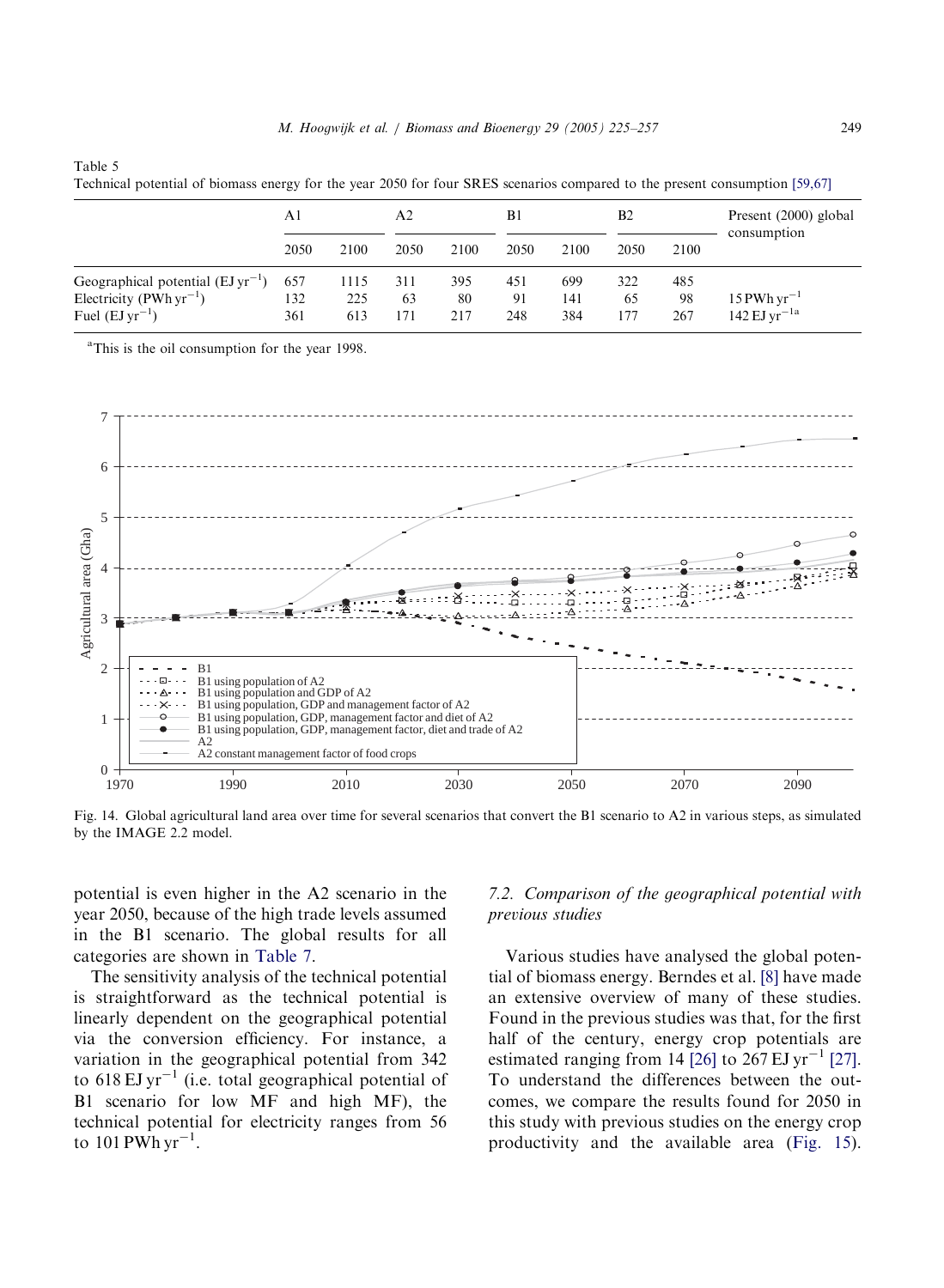<span id="page-25-0"></span>Table 6

Sensitivity of the geographical potential of abandoned agricultural land (in  $EJyr^{-1}$ ) for the year 2050 to various input parameters, the management factor (MF) of the energy crop and to scenario parameters, the population, GDP, food crop management factor, diet, trade and exclusion factor

|                 | B1 low<br>MF | B1 high<br>MF  | B1             | B1 using<br>population<br>A2 | B1 using<br>population<br>and GDP<br>A <sub>2</sub> | B1 using<br>population,<br>GDP and<br>MF A2 | B1 using<br>population,<br>GDP, MF<br>and diet A2 | B1 using<br>population,<br>GDP, MF,<br>diet and<br>trade A2 | B1 using<br>population,<br>GDP, MF,<br>diet, trade<br>and<br>exclusion<br>factor A2 | A2  |
|-----------------|--------------|----------------|----------------|------------------------------|-----------------------------------------------------|---------------------------------------------|---------------------------------------------------|-------------------------------------------------------------|-------------------------------------------------------------------------------------|-----|
| Canada          | 10           | 16             | 13             | 12                           | 12                                                  | 9                                           | 8                                                 | 9                                                           | 9                                                                                   | 9   |
| <b>USA</b>      | 25           | 41             | 33             | 27                           | 27                                                  | 16                                          | 12                                                | 17                                                          | 18                                                                                  | 18  |
| Central America | 7            | 12             | 10             |                              |                                                     | 0                                           | $\theta$                                          |                                                             |                                                                                     |     |
| South America   | 42           | 71             | 56             | 26                           | 26                                                  |                                             | $\Omega$                                          |                                                             |                                                                                     |     |
| Northern Africa |              | $\overline{2}$ | $\overline{2}$ |                              |                                                     |                                             |                                                   |                                                             |                                                                                     |     |
| Western Africa  | 17           | 28             | 22             | 16                           | 16                                                  |                                             |                                                   |                                                             |                                                                                     |     |
| Eastern Africa  | 13           | 22             | 17             | 11                           | 11                                                  |                                             |                                                   |                                                             |                                                                                     |     |
| Southern Africa | 19           | 32             | 26             | 17                           | 17                                                  |                                             |                                                   |                                                             |                                                                                     |     |
| OECD Europe     | 6            | 11             | 9              | 8                            | 8                                                   |                                             | h                                                 |                                                             | 10                                                                                  | 10  |
| Eastern Europe  | 6            | 10             | 8              |                              |                                                     |                                             |                                                   |                                                             |                                                                                     | 8   |
| Former USSR     | 62           | 103            | 83             | 64                           | 64                                                  | 39                                          | 37                                                | 45                                                          | 46                                                                                  | 47  |
| Middle East     |              | $\overline{2}$ | $\overline{2}$ | $\overline{2}$               | 2                                                   |                                             |                                                   |                                                             |                                                                                     |     |
| South Asia      | 8            | 14             | 11             | 6                            | 6                                                   | 6                                           |                                                   |                                                             |                                                                                     |     |
| East Asia       | 55           | 92             | 74             | 27                           | 27                                                  | 29                                          | 20                                                | 11                                                          | 11                                                                                  |     |
| South East Asia |              | $\overline{c}$ |                |                              |                                                     |                                             |                                                   |                                                             |                                                                                     |     |
| Oceania         | 23           | 38             | 31             | 26                           | 26                                                  | 19                                          | 15                                                | 16                                                          | 16                                                                                  |     |
| Japan           | 0            |                | $\Omega$       | $\theta$                     | $\Omega$                                            | $\Omega$                                    | $\Omega$                                          | $\mathbf{0}$                                                | $\Omega$                                                                            |     |
| World           | 298          | 496            | 397            | 253                          | 253                                                 | 148                                         | 123                                               | 127                                                         | 131                                                                                 | 129 |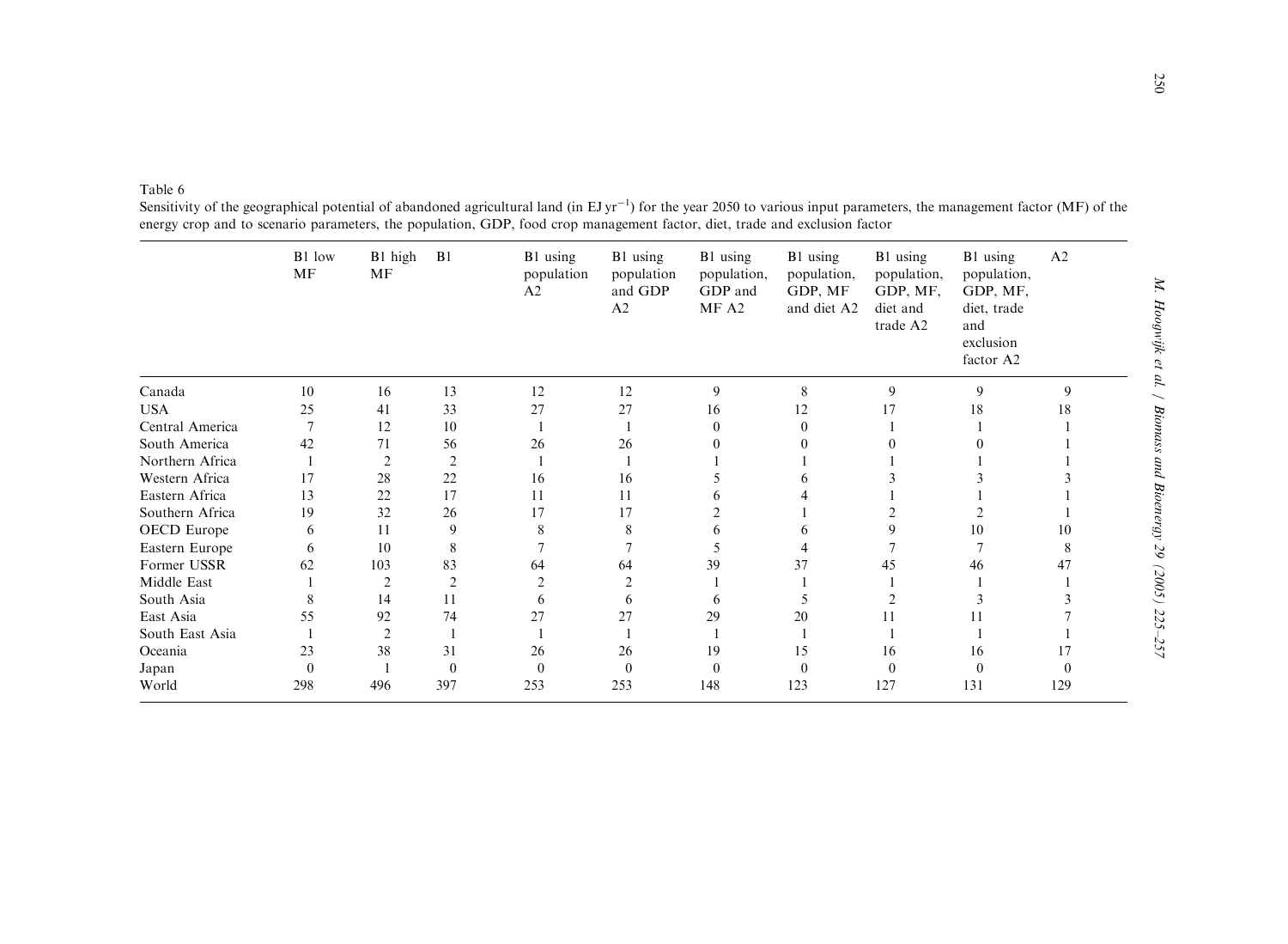<span id="page-26-0"></span>

 $\overline{1}$ 

 $\mathbf{r}$ 

Table 7

We only compare the area assumed to be available from abandoned agricultural land, as this dominates the geographical potential in previous studies as well as in ours.

From [Fig. 15](#page-27-0) it can be seen that, except for the study conducted at IIASA [\[12\]](#page-31-0), the estimated available area in this study is high compared to previous studies for the A1 and B1 scenarios. These scenarios simulate an optimistic situation for abandoned agricultural land, as the population growth slows down over time. Also there is an important role for technological improvement expected in these scenarios. Less optimistic scenarios, like B2 or A2 have outcomes in the same order as previous studies. Most studies have restricted the available land to abandoned agricultural land because of surplus or degraded cropland for energy crop production. For instance, Hall et al. [\[27\]](#page-31-0) and Swisher and Wilson [\[63\]](#page-32-0) assume that energy crops can be planted at only 10% of the abandoned agricultural land area in industrialised regions and at all degraded areas. This results in an available area of around 0.4–1 Gha for the year 2025–2030. This is comparable to our abandoned agricultural land category, ranging from 0.5 (A2) to 1.4 Gha (A1). The difference is, however, that most of the available land in our study is found in developing regions, whereas Hall et al. [\[27\]](#page-31-0) assume abandoned agricultural land to become available in industrialised regions. Fischer and Schratten-holzer [\[12\]](#page-31-0) use a different assumption regarding the available land for energy crops, as they assume energy crop production at grassland only. If we apply this restriction to our figures (using the crop productivity at grassland/steppe), the geographical potential would be reduced to  $195-200 \text{ EJ yr}^{-1}$ . This is the same order of magnitude as the geographical potential mentioned by Fischer and Schrattenholzer [\[12\]](#page-31-0) of 154–205 EJ yr<sup>-1</sup> for energy crops in the year 2050. Both studies have estimated the energy crop productivity at grid cell level, this seems to give similar results. Other studies assume fixed productivity levels at a global scale [\[10,27,63\]](#page-30-0). These productivities are lower than the (average) productivities computed in this study. The MF for energy crops assumed in this study seems high compared to assumptions in other studies. This is the case for all scenarios.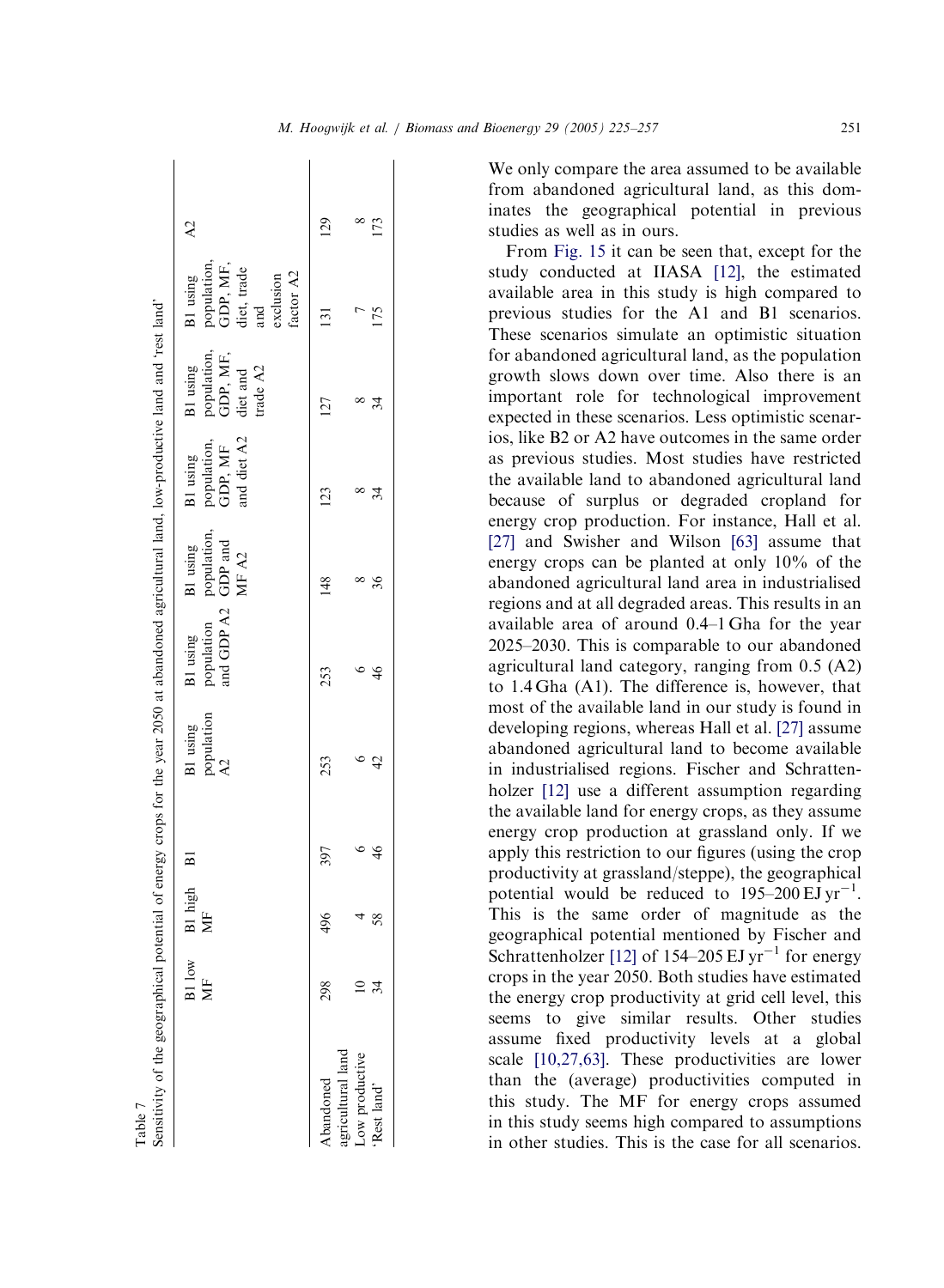<span id="page-27-0"></span>

Fig. 15. Estimated available abandoned agricultural land area (in the year 2050 for this study) and the corresponding average yields as simulated in this study and by previous biomass energy potential studies, for [\[14\]](#page-31-0), land availability has been derived from their graphs and also given in [\[8\]](#page-30-0). Note that not all studies have bee conducted for the year 2050, but range from 2025 to 2100.

Most studies have not incorporated significant productivity improvements over time. However, when comparing the improvements encountered for food crops, we consider these improvements to be attainable for energy crops too, although more research is required. Based on the comparison with the other studies we conclude that the results of A1 and B1 scenarios found in this study are high compared to other studies, mainly due to high amounts of available land and high productivity levels as the result of the assumed population reduction over time and high level of technological learning which increases the productivity rapidly. The B2 and A2 scenarios that are assumed to have higher population growth and less rapid technological learning result in geographical potentials that are in the same order of the figures found in the literature.

#### 7.3. Discussion of results

Before discussing the results in detail, we stress that although the assessment of the geographical potential of energy crops has been conducted at grid cell level, the results are aggregated to a regional level and it is this level that needs to be considered as the level at which the results are applicable to.

To what extent the regional geographical or technical potential of biomass energy can become available depends on various factors outside the scope of this study, like the import and export of biomass energy and on the willingness to invest in energy plantations. Furthermore, it depends on factors that are included in this study and are weakly understood, e.g. the land-claim exclusion factor for 'rest land'. Finally, it depends on factors that are not taken into account in this study due to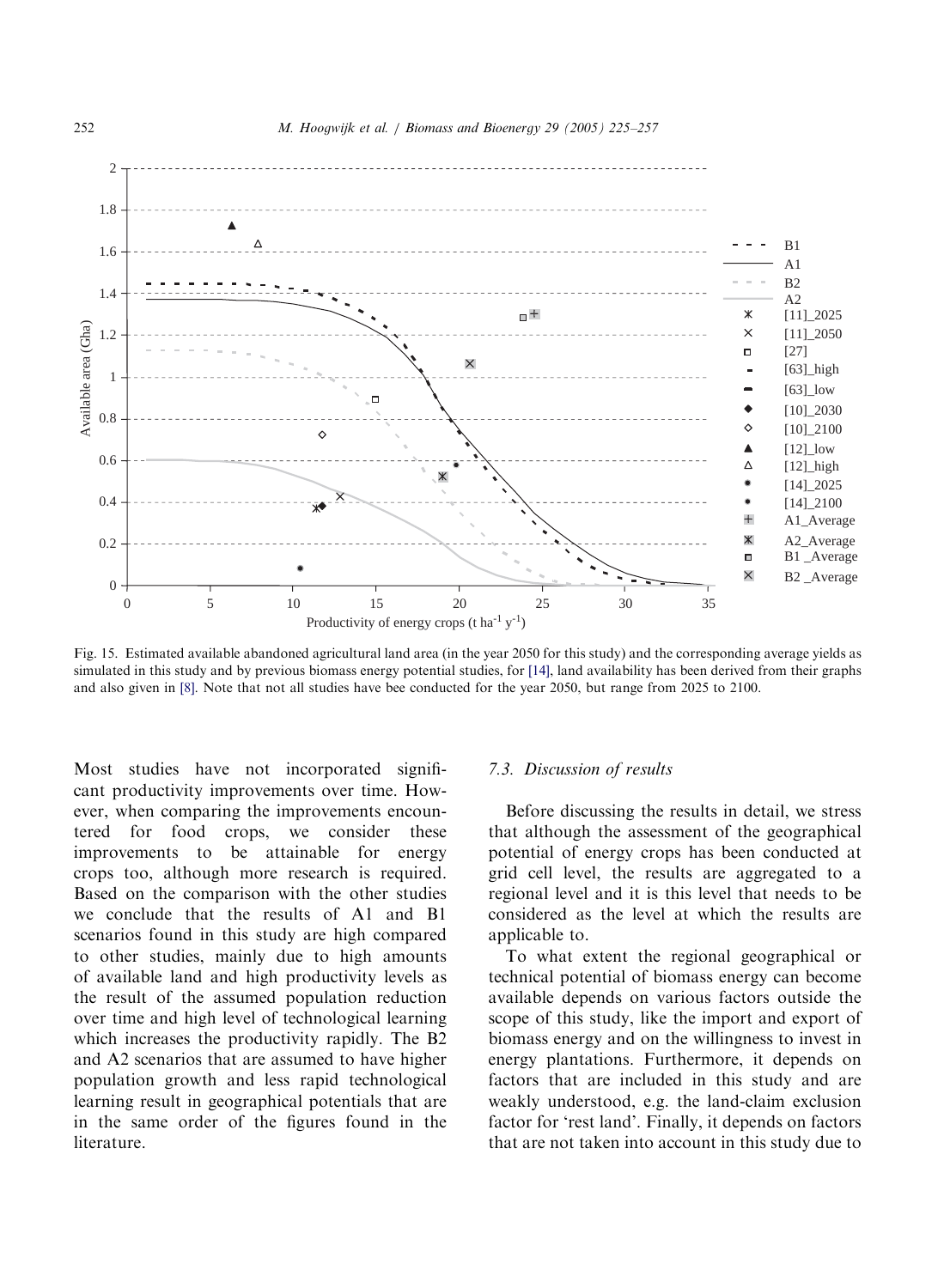limitations of the approach, e.g. the change in the pressure on the land-use system. The pressure on the land quality (e.g. the depletion of the water and nutrient resources) is not included in this study at grid cell level. This pressure can be significant if energy crops are implemented at large scale. As woody energy crops have deeper roots, their pressure on groundwater availability is higher than for food crops. Based on a scenario study regarding the introduction of about 304 EJ  $yr^{-1}$  of biomass energy in the energy system, Berndes [\[64\]](#page-32-0) concludes that large-scale energy crop implementation would in some countries lead to a further enhancement of already stressed water situation (e.g. South Africa, Poland). In countries that currently do not experience water stress, a largescale expansion of biomass energy could induce a more difficult situation (e.g. India, China). But there are also countries where such impacts are less likely to occur (e.g. USA, Canada, Brazil, Russia). Although Berndes' analysis is benign for the regions that have large geographical potential levels simulated in this study, it is highly recommended to include the water availability in a future analysis, preferable at regional level, especially when assuming land available at rest land types, e.g. savannah. Similar applies to nutrient availability in the soil, although this type of soil degradation depends highly on the management of the energy plantation, the amount and type of fertilisers applied and the use of the branches and leaves of the crop (e.g. [\[28\]](#page-31-0)). These limitations need to be taken into account when using the outcomes of this study, as the ranges of the geographical potential of energy crops may be broader than indicated here. In this context, it is also noted that above-mentioned aspects may also be different for non-woody, e.g. herbaceous energy crops. This is therefore an additional reason to study these crops in future work.

In this study, we have corrected competing landuse claims with care. However, as mentioned before, the choice of the land-claim exclusion factor for 'rest land' area is rather arbitrary. The chosen value does have a significant impact on the geographical potential. Because the value for the future depends mainly on local factors and cannot be measured, no generic value over the world or at regional level can be estimated. The results of the geographical potential of 'rest land' area should therefore be considered with care.

Finally, it should be noted that using the total of the potential covering three types of land-use categories is extreme and theoretical, as it would imply an area of almost 30–40% of the total land area. These values are in the same order of magnitude up to 200% of the current agricultural land area.

#### 8. Summary and conclusion

In this study, we have estimated the geographical and technical potential of produced biomass for energy purposes (energy crops) at grid cell level for the four IPCC SRES scenarios: A1, A2, B1 and B2, using the IMAGE 2.2 model. These scenarios vary according to the population and economic growth, the technological change, social behaviour, the value that is given to environmental and ecological issues and the level of globalisation. The geographical potential is the product of the available area for energy crops and the productivity level. Three categories of potential available areas are distinguished: (1) abandoned agricultural land; (2) low-productive land; and (3) rest land not required for food, forest or bioreserves. The potential of low-productive land is negligible. The global geographical potential of the three land-use categories for the year 2050 and 2100 for the four scenarios is summarised in [Table 8](#page-29-0).

The geographical potential of abandoned agricultural land is found to be the largest for the A1 and B1 scenario. For these scenarios, the potentials are comparable to the present energy consumption of about  $400 \text{ EJ yr}^{-1}$  [\[59\].](#page-32-0) The ratio between the total geographical potential and the future energy demand is in most regions below 1, which means that the regional potential does not exceed the regional projected primary energy demand. Oceania does have the largest relative geographical potential; e.g. the geographical potential in the year 2050 does exceed the energy demand in the year 2050 for all scenarios. For the B1 scenario, this ratio is about 6. In absolute terms, the Former USSR has the highest potential,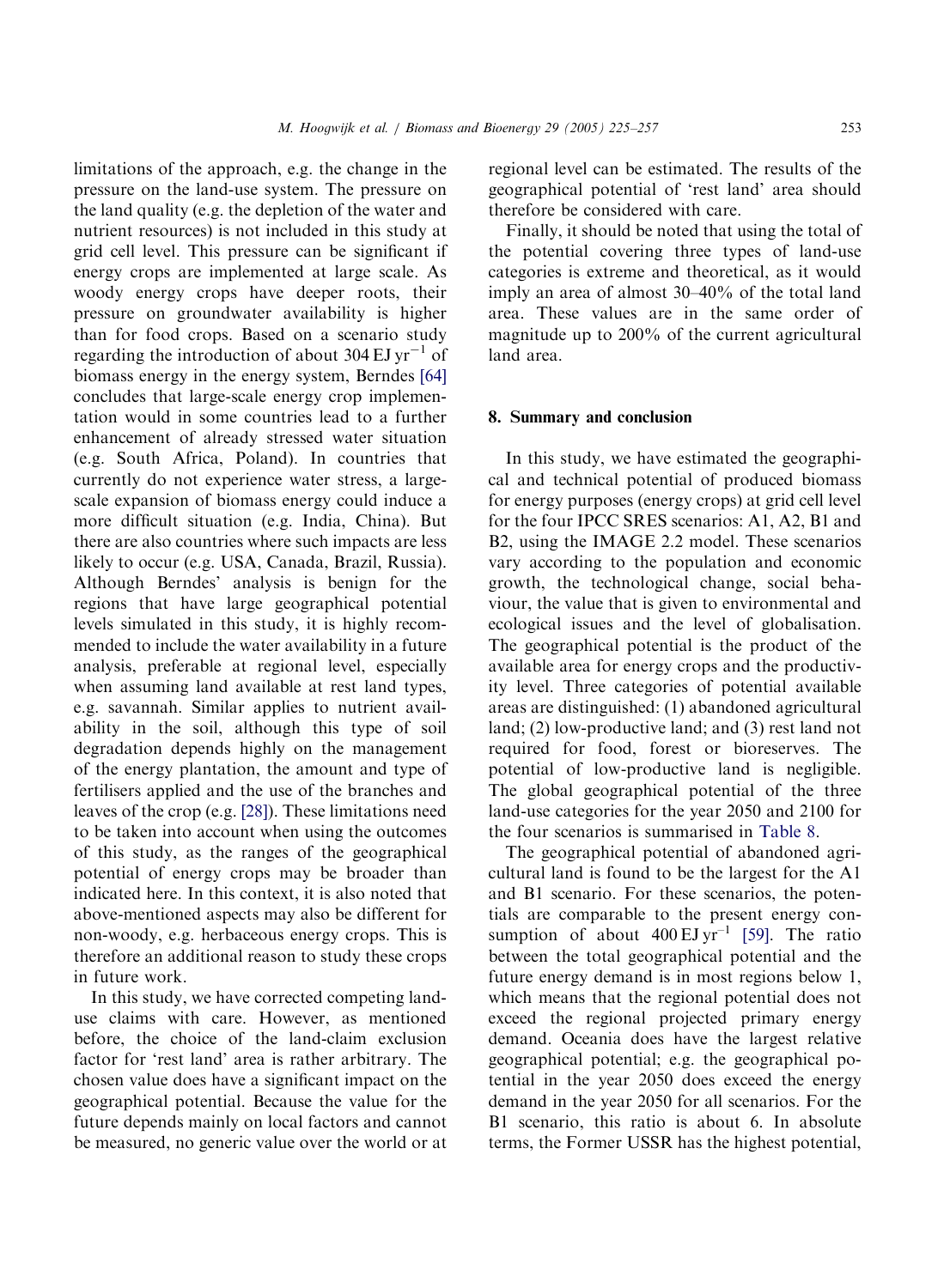<span id="page-29-0"></span>

|                                      | A <sub>1</sub> |              | A <sub>2</sub> |                | B1   |                | B <sub>2</sub> |      |
|--------------------------------------|----------------|--------------|----------------|----------------|------|----------------|----------------|------|
|                                      | 2050           | 2100         | 2050           | 2100           | 2050 | 2100           | 2050           | 2100 |
| At abandoned agricultural land       |                |              |                |                |      |                |                |      |
| Primary biomass                      | 409            | 847          | 129            | 243            | 398  | 656            | 279            | 448  |
| Biomass fuel                         | 225            | 466          | 71             | 134            | 219  | 361            | 153            | 246  |
| Biomass electricity (PWh $yr^{-1}$ ) | 82             | 171          | 26             | 49             | 80   | 132            | 56             | 90   |
| At low-productive land               |                |              |                |                |      |                |                |      |
| Primary biomass                      |                | 2            | 9              | 4              | 6    | 4              | 8              |      |
| Biomass fuel                         | 3              |              | 5              | $\overline{c}$ | 3    | $\overline{2}$ | 4              | 3    |
| Biomass electricity (PWh $yr^{-1}$ ) |                | $\mathbf{0}$ | $\overline{c}$ |                |      |                | $\overline{2}$ |      |
| At rest land                         |                |              |                |                |      |                |                |      |
| Primary biomass                      | 243            | 266          | 173            | 148            | 47   | 39             | 35             | 32   |
| Biomass fuel                         | 134            | 146          | 95             | 81             | 26   | 21             | 19             | 18   |
| Biomass electricity (PWh $yr^{-1}$ ) | 49             | 54           | 35             | 30             | 9    | 8              | 7              | 6    |

Table 8

Global geographical potential for the years 2050 and 2100 for three land-use categories for the four scenarios  $(EJyr^{-1})$ 

reaching levels in 2050 of about 71 (A2)–125 (A1) EJ yr<sup>-1</sup>. For the year 2100, the available area, and so the geographical potential of abandoned agricultural land, is about doubled; at 'rest land', it remains almost constant.

The results are most significant for the A1 and B1 scenarios. Both scenarios describe a world with decreasing population growth in the second half of the century and a world in which the technical development is high. The food productivity levels are high because of high management levels and high crop intensities. In the B1 scenario, the world is highly oriented towards environmental, ecological and social values. Therefore, competing landuse options, like nature conservation, are higher than in the A1 scenario. However, there is still a high potential left in this scenario. The A2 scenario has the lowest geographical potential. It is a world with rapid population growth up to 15 billion people in the year 2100. It furthermore experiences less technical development, is region oriented and is market-based growth oriented towards economic development. As food trade is not assumed, the food supply needs to be produced within the region. In this world, the pressure on the land-use system is already high. In North Africa and the Middle East, people have to adapt their food intake to lower levels, as the expected (high) demand cannot be satisfied within the region.

Furthermore, large areas  $(\sim 700$  Mha) are deforested in this scenario for the establishment of agricultural land. As in scenario A2 the ecological values are not considered important, reforestation is not expected. However, if these areas would be reforested, the potential of biomass at abandoned agricultural land would decrease even further with about  $140 \text{ EJ yr}^{-1}$ , assuming an average energy crop productivity of 13 tha<sup>-1</sup> yr<sup>-1</sup>. Due to climate change, which is severe in this scenario, the landuse pattern changes and land is taken out of production not because of surplus agricultural land, but because of a shift towards more suitable areas. The remaining land is estimated in this study as abandoned agricultural land. Nevertheless, if the total geographical potential of biomass energy is produced in this scenario, the stress on the land-use system will even increase.

Except for the scenario driving forces, we have so far not included economic, social or political factors. These might be important. For instance, large available areas are found in the African regions in the A1 and B1 scenarios, i.e. scenarios with significant technological growth. The sensitivity analysis shows that the assumption of the MF for food crops is of high importance for this value of geographical potential in these regions. Significant technological and organisational improvements in the agricultural sector in these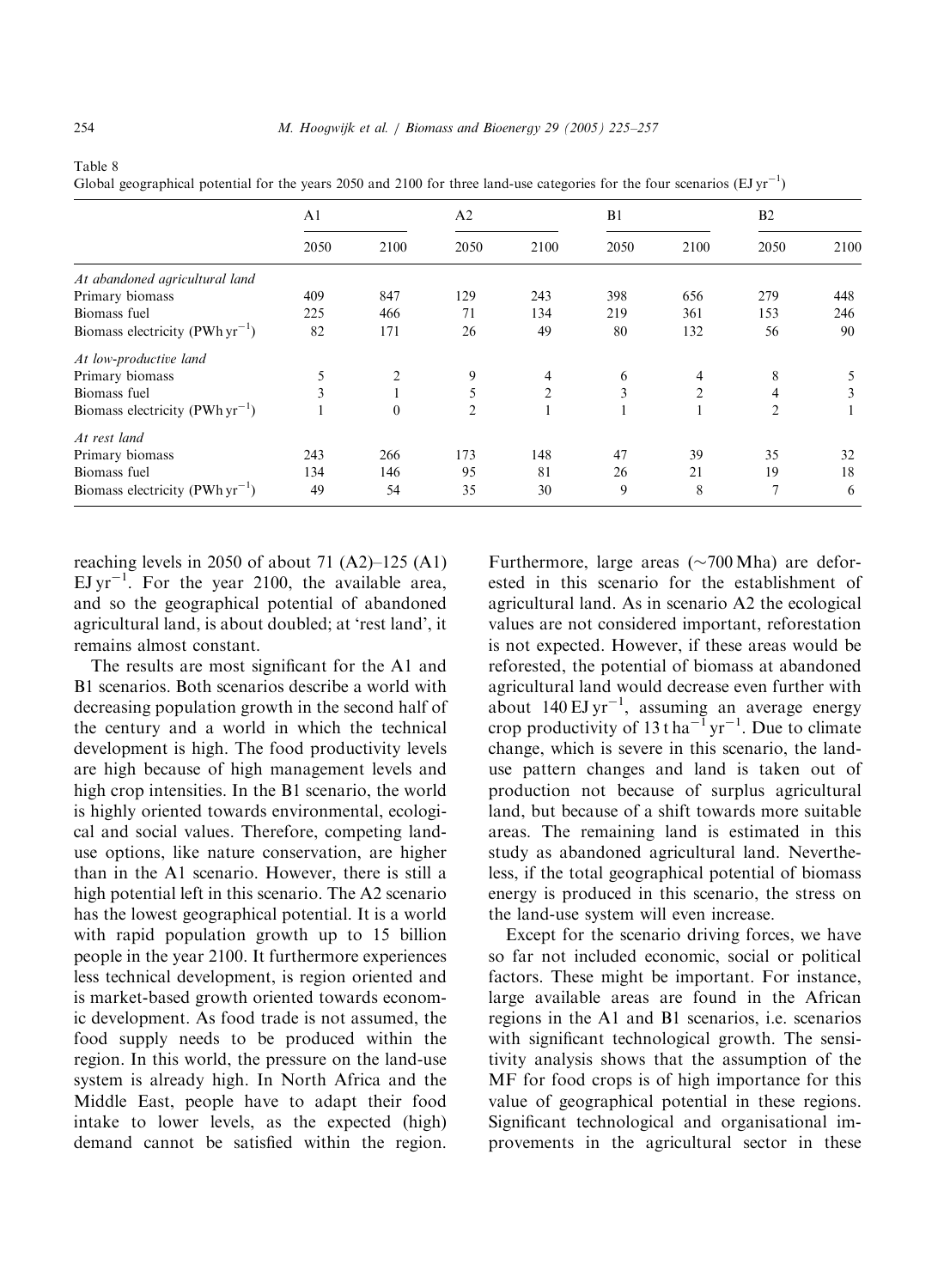<span id="page-30-0"></span>regions are required to reach this potential. This is only possible if the issue of food security and improvement of food production system increases on the international agenda and if the political situation in Africa improves the coming decades.

This study gives insight in the geographical potential of biomass energy using different landdynamic scenarios. Interesting conclusions have been drawn in this study. However, also some more aspects are acknowledged that give rise to recommendations for further research:

- This study has focused on biomass from energy crops only. The inclusion of biomass from residues using the IPCC scenarios requires a dynamic model that includes the demand and supply of forestry products in an integrated and detailed manner including the effect of cascading.
- We have only included the impact of land degradation by means of climatic change, e.g. increase of temperature and rainfall. However, if land resources are used in an intensive way that reduces the organic content of the soil, the productivity is significantly reduced. This feedback is not incorporated in this analysis. Inclusion of this mechanism can reduce the land productivity and consequently the geographical potential.
- Related to the land degradation due to bad management, inclusion of more variation in the energy crop and food crop production systems is needed. One may think of varying the rotation length, the harvest index or the amount of nutrient applied. These different production systems result also in different yields of the food and energy crops and consequently in different geographical potentials.
- It is recommended to study the geographical potential of rest land in more detail. This study has shown that significant amounts of biomass can be produced at these areas. However, the reduction of the available land by means of impact on vulnerable ecosystems or water resources, etc. is conceptually difficult to quantify and could only be roughly estimated in this study. Further research that for instance includes the required land for remaining the

biodiversity or water security can be combined with studies on the available rest land area to get a more underpinned estimated of the landclaim exclusion factor.

## Acknowledgements

We are grateful to Pita Verweij of the Utrecht University, Lee Lynd of the Thayer School of Engineering Dartmouth College and Bart Strengers of the RIVM for their comments on earlier drafts and to Lex Bouwman of the RIVM for his support with the exclusion factor for the grazing systems.

#### References

- [1] RWEDP. Regional study on wood energy today and tomorrow in Asia. Field Document No. 50. Regional Wood Energy Development Program Food and Agricultural Organisation, Bangkok, 1997. p. 168.
- [2] Amous S. The role of wood energy in Africa. Tunis/Rome: APEX-ebbd; 1999.
- [3] Lefevre T, Todoc JL, Timilsina GR. The role of wood energy in Asia. Bangkok/Rome: Asian Institute of Technology; 1997. p. 107.
- [4] Holdren JP, Smith KR. Energy, the environment and health. In: Goldemberg J, editor. World energy assessment. Washington, DC: UNDP; 2000. p. 61–110.
- [5] Moreira JR, Goldemberg J. The alcohol programme. Energy Policy 1999;27:229–45.
- [6] Turkenburg WC. Renewable energy technologies. In: Goldemberg J, editor. World energy assessment. Washington, DC: UNDP; 2000. p. 220–72.
- [7] AEA Technology. Comparison of public acceptability of energy from waste and energy from biomass residues in 5 EU states. Oxfordshire: AEA Technology; 2001. p. 210.
- [8] Berndes G, Hoogwijk M, van den Broek R. The contribution of biomass in the future global energy system: a review of 17 studies. Biomass and Bioenergy 2003;25(1): 1–28.
- [9] Lashof DA, Tirpak DA, editors. Policy options for stabilizing global climate. New York, Washington, Philadelphia, London: Hemisphere Publishing Corporation; 1990.
- [10] Lazarus M. Towards a fossil free energy future: the next energy transition. Boston: Stockholm Environment Institute; 1993. p. 240.
- [11] Johansson TB, Kelly H, Reddy AKN, Williams RH. Renewable fuels and electricity for a growing world economy—defining and achieving the potential. In: Johansson TB, Kelly H, Reddy AKN, Williams RH,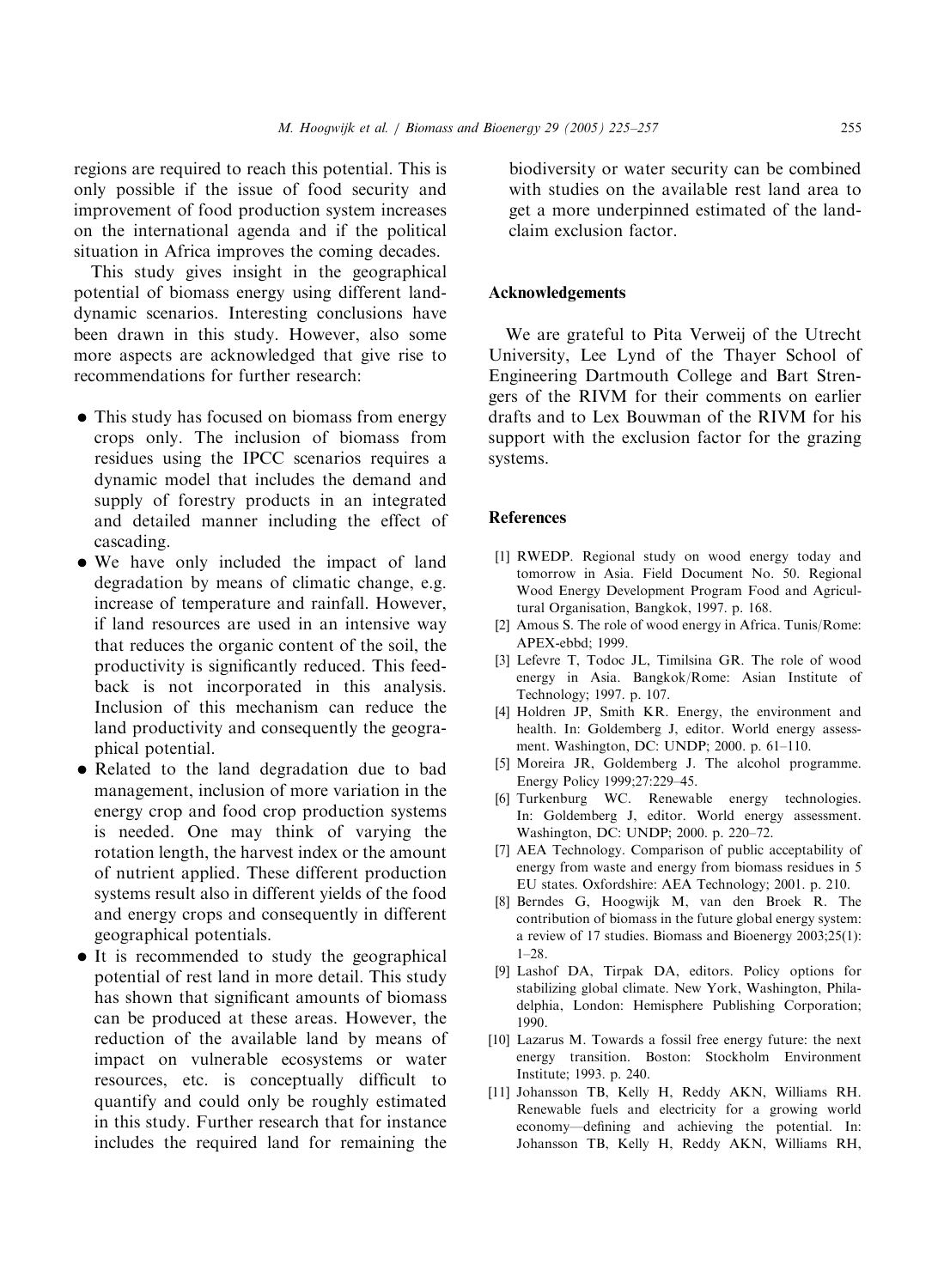editors. Renewable energy: sources for fuels and electricity. Washington, DC: Island Press; 1993. p. 1–71.

- [12] Fischer G, Schrattenholzer L. Global bioenergy potentials through 2050. Biomass and Bioenergy 2001;20:151–9.
- [13] Nakićenović N, Swart R. Special Report on Emission Scenarios. A special report of Working Group III of the Intergovernmental Panel on Climate Change. Cambridge: Cambridge University Press; 2000.
- [14] Williams RH. Variants of a low  $CO_2$ -emitting energy supply system (LESS) for the world—prepared for the IPCC Second Assessment Report Working Group IIa, energy supply mitigation options. Richland: Pacific Northwest Laboratories; 1995. p. 39.
- [15] Shell. The evolution of the world's energy system 1860–2060: extracts of a study by Shell International London, 1995.
- [16] Sørensen B. Long term scenarios for global energy demand and supply—four global greenhouse mitigation scenarios. Roskilde: Roskilde University; 1999. p. 213.
- [17] Hoogwijk M, Faaij A, van den Broek R, Berndes G, Gielen D, Turkenburg WC. Exploration of the ranges of the global potential of biomass for energy. Biomass and Bioenergy 2003;25(2):119–33.
- [18] de Vries HJM, Bollen J, Bouwman L, den Elzen M, Janssen M, Kreileman E. Greenhouse-gas emissions in a equity-, environment- and service-oriented world: an IMAGE-based scenario for the next century. Technological Forecasting and Social Change 2000;63(2–3):137–74.
- [19] IMAGEteam. The IMAGE 2.2 implementation of the SRES scenarios: a comprehensive analysis of emissions, climate change and impacts in the 21st Century. Bilthoven: National Institute for Public Health and the Environment; 2001.
- [20] van Wijk AJM, Coelingh JP. Wind power potential in the OECD countries. Utrecht: Department of Science, Technology and Society, Utrecht University; 1993. p. 35.
- [21] World Energy Council. New renewable energy resources a guide to the future. London: Kogan Page Limited; 1994. p. 387.
- [22] Hoogwijk M, Faaij A, de Vries HJM, Turkenburg WC. Exploration of regional and global cost-supply curves of biomass under four land-use scenarios. Global Environmental Change 2004, submitted for publication.
- [23] Fujino J, Yamaij K, Yamamoto H. Biomass-balance table for evaluating bioenergy resources. Applied Energy 1999;63:75–89.
- [24] Gielen D, Bos S, de Feber M, Gerlach T. Biomass for greenhouse gas emission reduction. Task 8: optimal emission reduction strategies for Western Europe. Petten: ECN; 2000.
- [25] Yamamoto H, Fujino J, Yamaji K. Evaluation of bioenergy potential with a multi-regional global-landuse-and-energy model. Biomass and Bioenergy 2001;21:185–203.
- [26] Dessus B, Devin B, Pharabod F. World potential of renewable energies. Paris: CNRS-PIRSEM; 1992. p. 70.
- [27] Hall DO, Rosilo-Calle F, Williams RH, Woods J. Biomass for energy: supply prospects. In: Johansson TB, Kelly H, Reddy AKN, Williams RH, editors. Renewable energy: sources for fuels and electricity. Washington, DC: Island Press; 1993 p. 1160.
- [28] van den Broek R. Sustainability of biomass electricity systems—an assessment of costs, macro-economic and environmental impacts in Nicaragua, Ireland and the Netherlands. EBURON, Utrecht: Utrecht University; 2000. p. 215.
- [29] Williams RH, Larson ED. Advanced gasification-based biomass power generation. In: Johansson TB, Kelly H, Reddy AKN, Williams RH, editors. Renewable energy: sources for fuels and electricity. Washington, DC: Island Press; 1993 p. 1160.
- [30] Faaij A, Harmelinck C, Tijmensen M. Long term perspectives for production of fuels from biomass: integrated assessment and R&D priorities—preliminary results. In: 1st world conference and exhibition on biomass for energy and industry, Sevilla, 2000.
- [31] Schulz H. Short history and present trends of Fischer– Tropsch synthesis. Applied Catalysis 1999;186:3–12.
- [32] Tijmensen MJA, Faaij A, Hamelinck C, Hardeveld M. Exploration of the possibilities for production of Fischer Tropsch liquids and power via biomass gasification. Biomass and Bioenergy 2002;23(2):129–52.
- [33] Lynd LR. Overview and evaluation of fuel ethanol from cellulosic biomass: technology, economics, the environment, and policy. Annual Reviews, Energy Environment 1996;21:403–65.
- [34] van Hooijdonk G. Future prospects for ethanol production from ligno-cellulosic biomass. Utrecht: Utrecht University, Copernicus Institute, Department Science and Technology Society; 2002. p. 78.
- [35] Alcamo J, Leemans R, Kreileman E. Global change scenarios of the 21st century—results from the IMAGE 2.1 model. Oxford: Pergamon; 1998. p. 296.
- [36] Leemans R, Eickhout B, Strengers B, Bouwman L, Schaeffer M. The consequences of uncertainties in land use, climate and vegetation responses on the terrestrial carbon. Science in China (Series C) 2002;45:126–42.
- [37] Leemans R, van den Born GJ. Determining the potential distribution of vegetation, crops and agricultural productivity. In: Alcamo J, editor. IMAGE 2.0—integrated modeling of global climate change. Dordrecht: Kluwer Academic Publishers; 1994.
- [38] FAO. Report on the Agro-Ecological Zones project. Methodology and results for South and Central America, vol. 3. Rome: World Soil Resources, Food and Agriculture Organization of the United Nations; 1981.
- [39] FAO. FAOSTAT. Agricultural statistics. Available at: [www.fao.org.](http://www.fao.org) 2003.
- [40] FAO. Agriculture: towards 2015/2030—technical interim report. Rome: FAO; 2000.
- [41] Luyten JC. Sustainable world food production and environment. Wageningen: AB-DLO Delft Hydraulics; 1995.

<span id="page-31-0"></span>